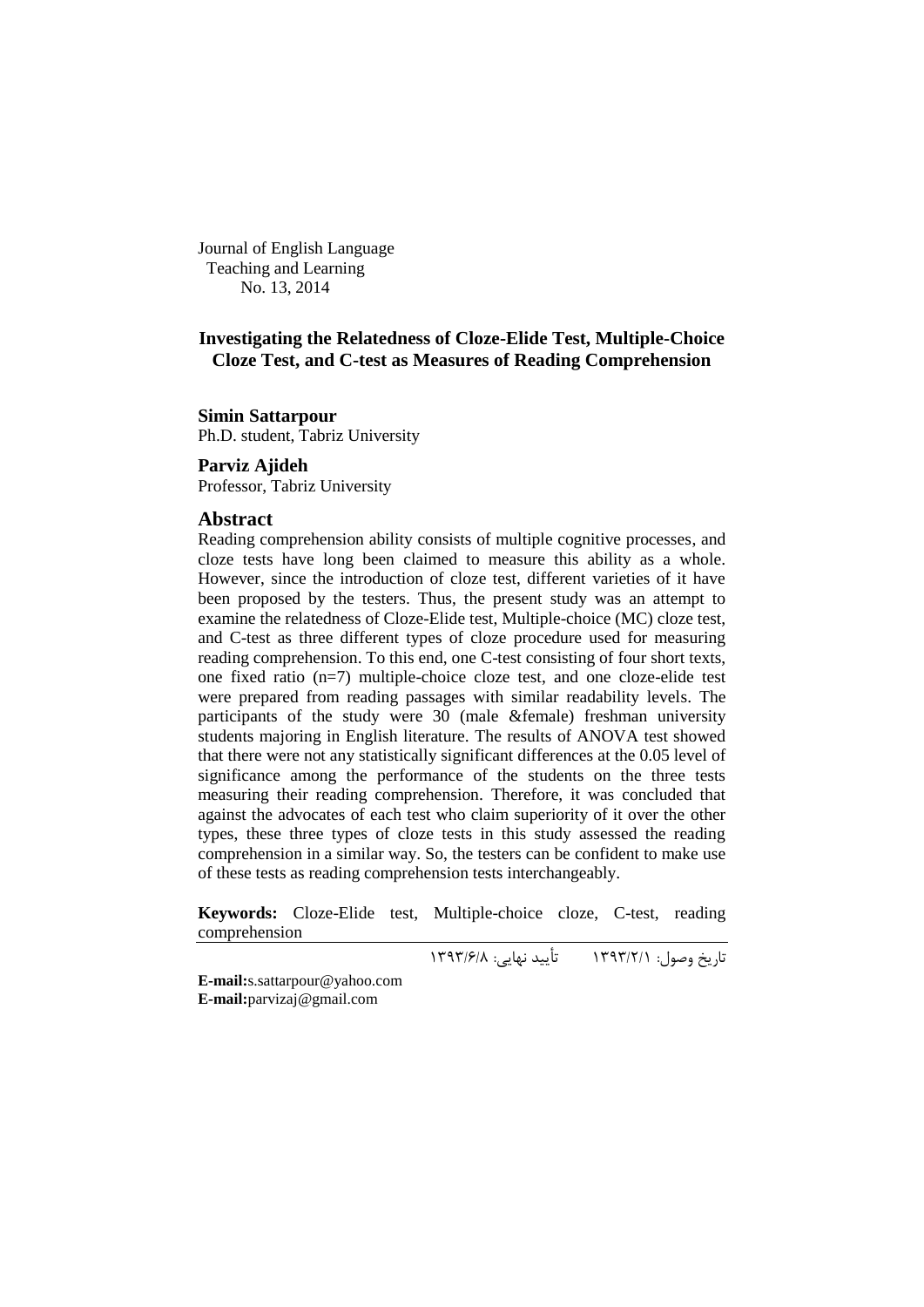# **Introduction**

Reading is a very common and essential activity in everyday life. At the same time, it is a very complex and dynamic process that the reader needs to understand and connect ideas in a text and also use many mental processes to analyze the information. Veeravagu, Muthusamy, Marimuthu, and Subrayan (2010) define reading comprehension as "a thinking process by which a reader selects facts, information, or ideas from printed materials; determines the meanings the author intended to transmit; decides how they relate to previous knowledge; and judges their appropriateness and worth for meeting the learner's own objectives" (p. 206).

To be able to comprehend what is read, it is needed to be familiar with text structure and topic, to be aware of reading strategies, and to know how to use these strategies in the processing of material and word recognition (Pang, 2008). Reading processes are divided into lower-level and higher-level processes (Grabe & Stoller, 2002). Also, Sadeghi (2007) has identified two factors, internal and external factors, in reading comprehension. While internal factors are related to the reader such as cognitive abilities and strategies, background knowledge, and characteristics, external factors are related to text modality, text characteristics, time and place of reading.

Recently, most researchers (e.g., Carr & Levy, 1990; Grabe, 2009; Koda, 2005, 2007; Stanovich, 2000) emphasize on the componentskills approach to reading. In this approach, reading comprehension consists of multiple cognitive processes (e.g., decoding, vocabulary knowledge, syntactic processing, metacognition) and involves separate measurements of sub-skills of reading. This kind of approach lets us observe how different processes interact with one another such as Stanovich's (2000) interactive-compensatory model of reading, and also it shows how much individual and collective contribution each process makes to reading comprehension (Jeon & Yamashita , 2014). They also believe that the component-skills approach is useful to language teachers and testers by "helping them identify areas of individual ability differences and design effective intervention programs and tests".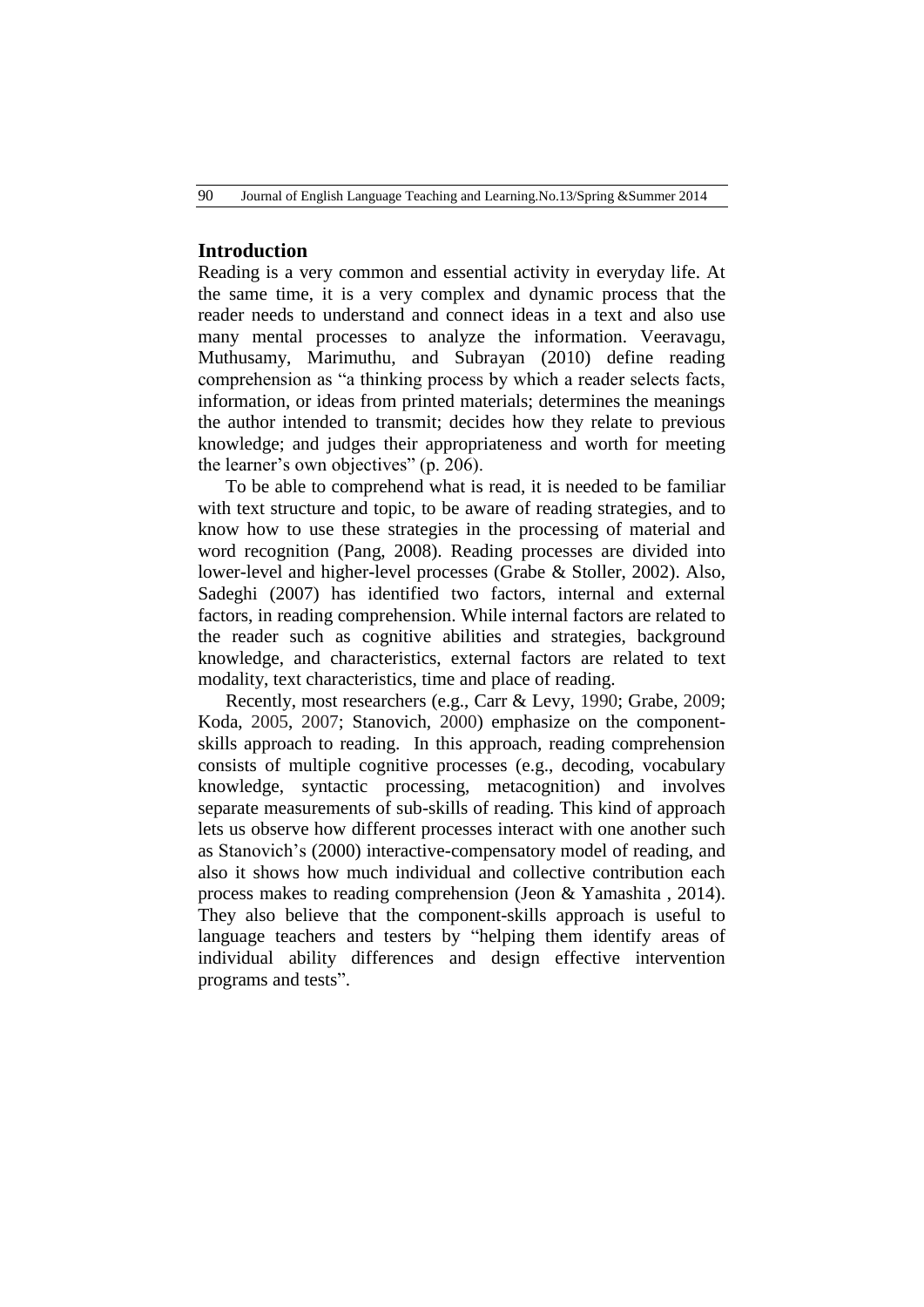# **Literature Review**

## *Testing Reading Skill*

Like language learners who have a difficult job to comprehend a text, language teachers and testers encounter a hard task in assessing this ability and skill of learners. Reading is a receptive skill and the processes that the readers go through which, are not observable to the language testers. Lee (2004) defines reading comprehension test as a series of related items that are based on the same reading passage. However, there are some factors affecting reading comprehension test results. Alderson (2000) argues that selected text and test methods are so effective in testing reading comprehension. As most of the studies on reading tests (e.g. Phakiti 2003; Atai & Soleimany, 2009) have shown, the choice of text has a marked effect on the test scores. Therefore, the language testers need to know how to choose an appropriate text. Hughes (2003) argues that successful choice of texts depends on experience, practice and a certain amount of common sense.

Day (1994) discusses seven factors which should be considered in the selection of texts for reading, but in this study, only one of them i.e. readability is considered in the selection of the text for testing reading. Alderson (2000) points out that the difficulty level of the text is one of the important issues to be considered in the selection of text. If a reader-text mismatch, the result will be the user's frustration and failing to use or ignoring the text (Zamanian & Heidary, 2012). To avoid such mismatch, educators would like a tool to check if a given text would be readable by its intended audience. To this end, readability formulas were originally created to predict the reading difficulty associated with the text. All in all, readability is concerned with ensuring that a given piece of writing reaches and affects its audience in the way that the author intends (Zamanian & Heidary, 2012).

Beside the choice of reading text, test techniques used by testers have an important effect on test results. Brown (2004) has classified reading test techniques as reading aloud, written response, multiplechoice, picture-cued items, matching test, editing, gap filling test, cloze test, C-test, cloze-elide test, short-answer test, ordering test, and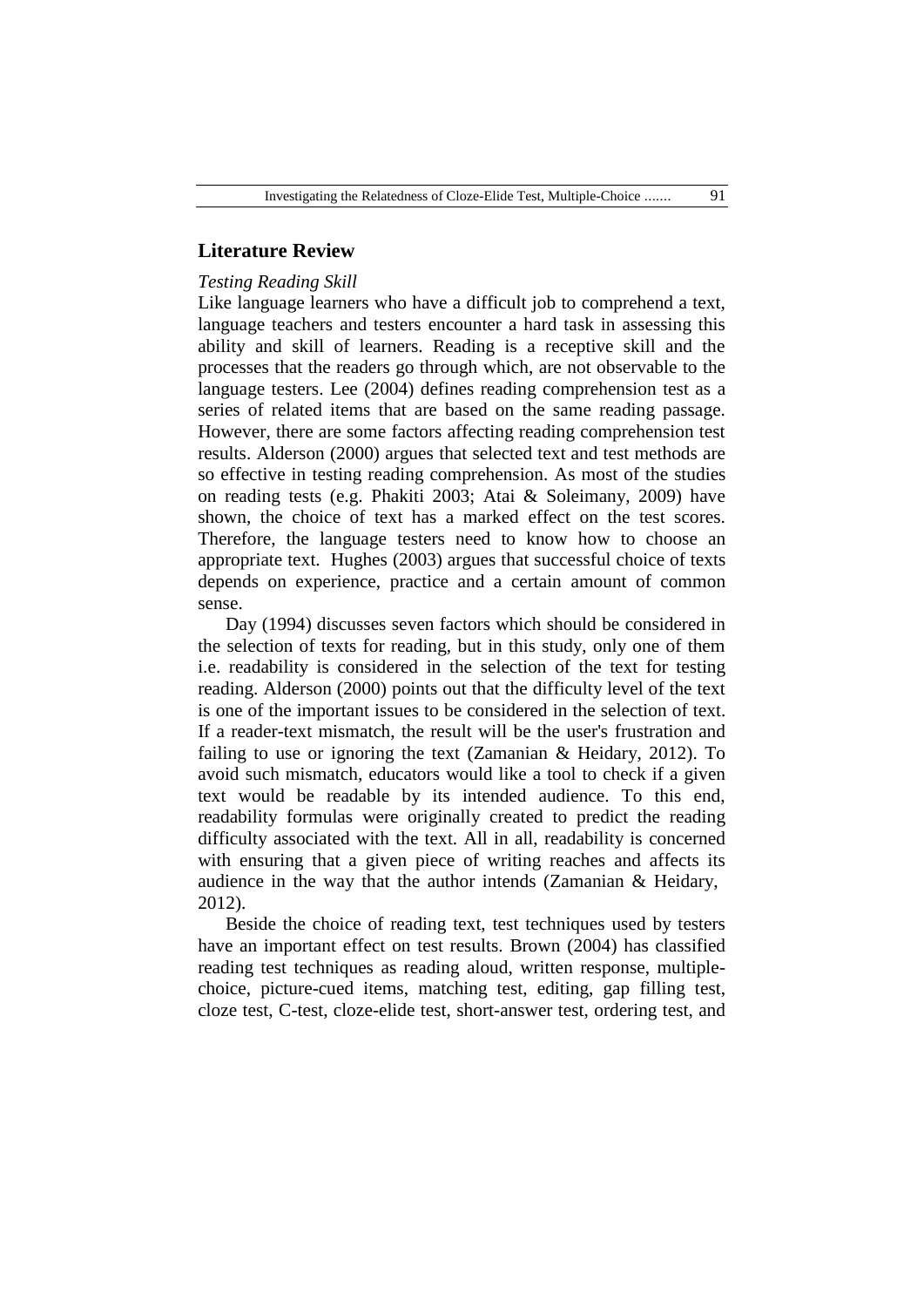summarizing test. In line with Brown, Heaton (1991) has categorized some testing techniques namely: word matching, picture and sentence matching, true/false reading test, multiple-choice items, completion test, rearrangement items, cloze procedure, and open-ended and miscellaneous items for reading test, while Alderson (2000) has classified them as Multiple-Choice, Cloze Test, Gap-Filling Test, Matching, ordering, Editing, cloze-elide, short-answer, free recall, summary, gapped summary, information-transfer. The techniques used in the current study are multiple-choice cloze test, C-test, and cloze-elide test, and it has been tried to examine the differential performance of the learners on these types of tests.

## *Cloze-test as a Basic Testing Techniques for Reading Skill*

A cloze test can be simply defined as a text of appropriate length and difficulty with every nth word deleted and the students are required to complete by filling in the correct words or their equivalents. Farhady (1986, p. 30) clarifies the cloze procedure as the one in which the test takers are required to "fill in the blanks with appropriate words on the basis of contextual clues provided in the passage", and he also contends that cloze tests have probably been the most popular kind of tests. Likewise, Harmer (2002) states that cloze - in its purest form- is the deletion of every nth word in a text (somewhere between every fifth or tenth word). This testing technique is mostly considered appropriate to test reading comprehension. The most common purpose of the cloze test is to measure reading comprehension because it has long been argued that cloze measures textual knowledge: i.e. an awareness of cohesion.

Cloze testing was first introduced by Taylor (1953), who developed it as a reading test for native speakers. The term 'cloze' was derived from the 'closure' concept in Gestalt psychology which means that an individual will be able to complete a task only after its pattern has been discerned. A cloze unit may be defined as any single occurrence of a successful attempt to reproduce accurately a part deleted from a 'message' (any language product), by deciding from the context that remains, what the missing part should be (p. 416). Therefore, Mc Kamey (2006) claims that language skill is not the only skill required to 'cloze' the gaps created by deleted words, but rather a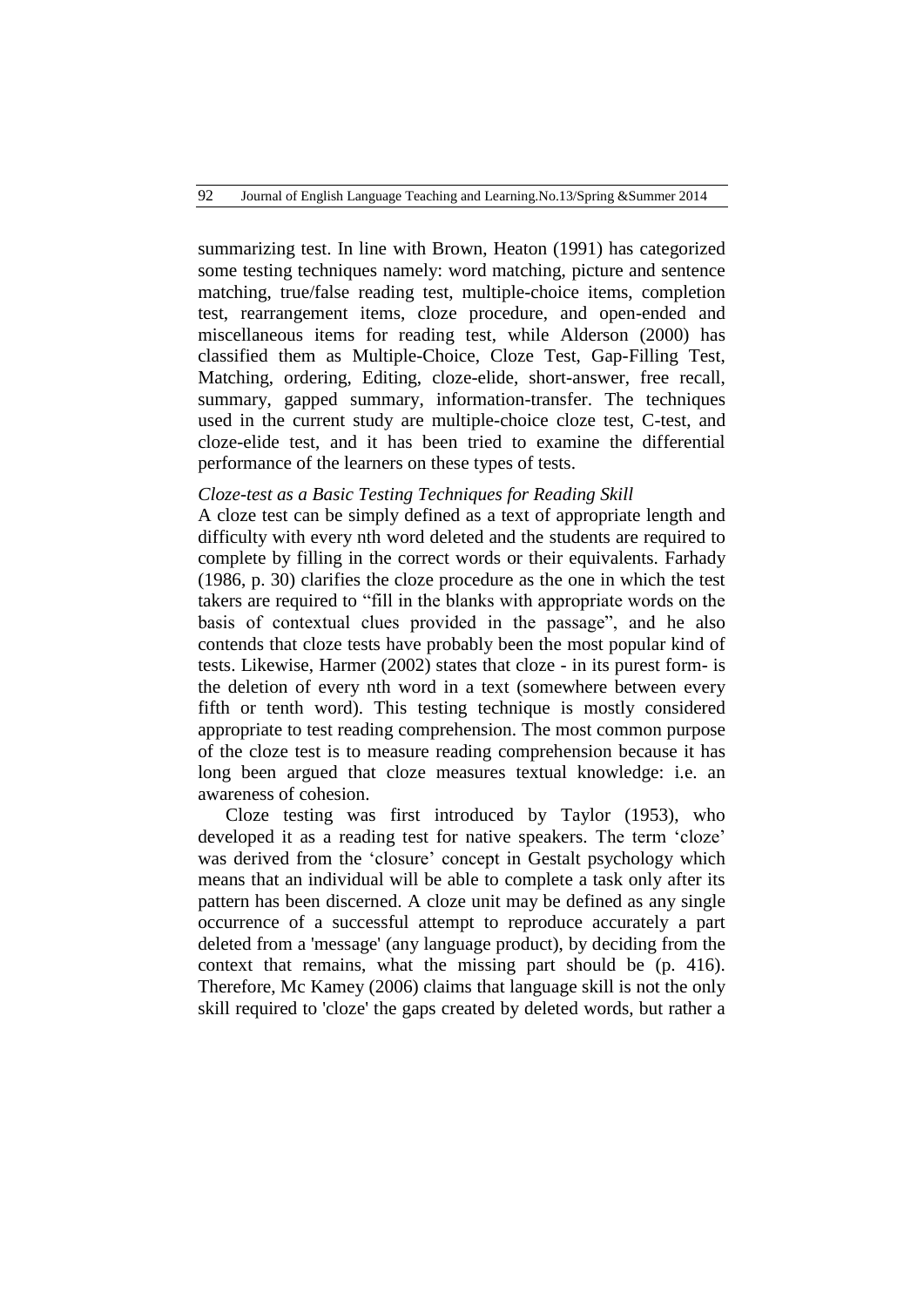kind of non-verbal reasoning skill, known in Gestalt psychology as 'closure' , is needed. This procedure is the indicator of a tendency of humans to complete a familiar but not-quite finished pattern (Lu, 2006).

Spolsky's reduced redundancy is the major concept which has been exploited in cloze procedure (Spolsky, 1969). Language reduced redundancy (LRR) approach to language testing was firstly proposed by Spolsky and has been utilized in developing different test procedures, such as cloze test, C-test, dictation, etc. Spolsky believes that the knowledge of language requires the ability to act properly even when there is reduced redundancy; that is "language learner presented with mutilated language" (p. 79) can use his/her acquired competence to restore either the original text or an acceptable text or restore the message in the noise tests (Klein-Braley, 1985).Hence, Spolsky argues that knowing a language equals the ability to grasp an incomplete or distorted message and make educated guesses about a certain percentage of the missing information. They have also claimed that the more proficient a learner is, the higher scores he can get on a LRR test. According to Klein- Braley (1997), cloze test, is the most important and best-known operationalization of the LRR principle.

Both teachers and researchers continue to use means derived from the distributions of cloze scores to compare 'the readability of texts, the language proficiency of students, and the intelligibility of a given author' (Oller & Jonz, 1994, p. 13). There are, however, at least five main types of cloze tests available to language teachers: The fixed-rate deletion, the selective deletion (also known as the rational cloze), the multiple-choice cloze, the cloze elide and the C-test (Ikeguchi 1995; Klein-Braley & Raatz, 1984). In this paper the last three varieties are touched upon.

*1. Multiple-choice Cloze.* Since the construction of standard cloze tests, some researchers (e.g.Cranney, 1972) have pointed out some demerits of this test technique and they believed that some modifications are required. These researchers argued that the standard cloze is anextremely difficult and anxietyinvoking test, and the required length of a cloze passage makes it inconveniently long as a unit of test assembly. Moreover,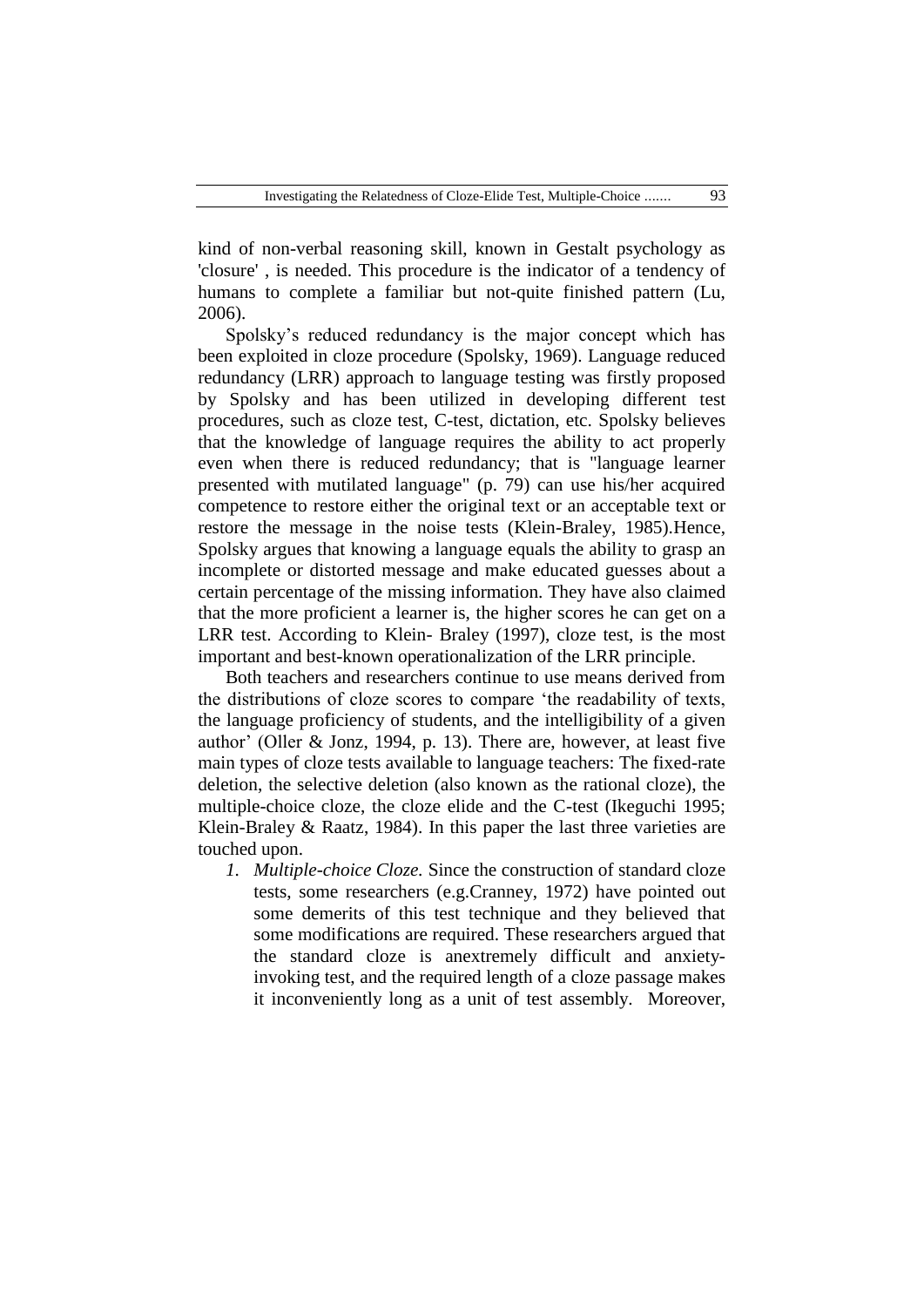the standard cloze test has the notable disadvantage of requiring hand scoring.

 As a modification to standard cloze test, Multiple-choice (MC) cloze test was first suggested by Jonz in 1976. MC cloze tests are a modified form of cloze test in which the deleted words are substituted with a number of possible choices instead of just using a blank like in traditional completion cloze tests. Deleting words can be based on fixed ratio cloze or rational cloze. In fact this type of cloze is a combination of traditional cloze procedure and MC test (Hinofotis & Snow, 1980). The rationale behind the construction of these tests was that whether it was possible to construct a reliable and valid cloze test that could be machine scored and still retained the essential elements of the cloze procedure (Cranney, 1972). Farhady (1996) points out the advantage of MC cloze tests over the standard cloze tests in a way that the task of comprehension is easier than that of production and students will get higher scores than on an open ended form. The excessive difficulty and ambiguity of the original cloze testing situation appears to have been considerably reduced (O'Reilly& Streeter, 1977).

For constructing a MC cloze, like a normal cloze test, an appropriate passage is chosen first. The deletion procedure starts from the second sentence. Every nth (5-10) word is deleted. The second stage requires the supplement of the deletion with three or more distracters. The examinee then chooses from these the word which fits the context best. Alderson (1990) found that providing choices for the deletions lessens the testee's memory load and makes the test taking process easier. O'Reilly and Streeter (1977) mention that the MC cloze test preserves many of the advantages of the cloze technique while enhancing its applicability as a measure of reading comprehension, and also it suffers "less from such sources of invalidity as test anxiety because the test passages do not function as ordinary test items until the student reaches the point of no-comprehension with a passage"  $(p, 6)$ .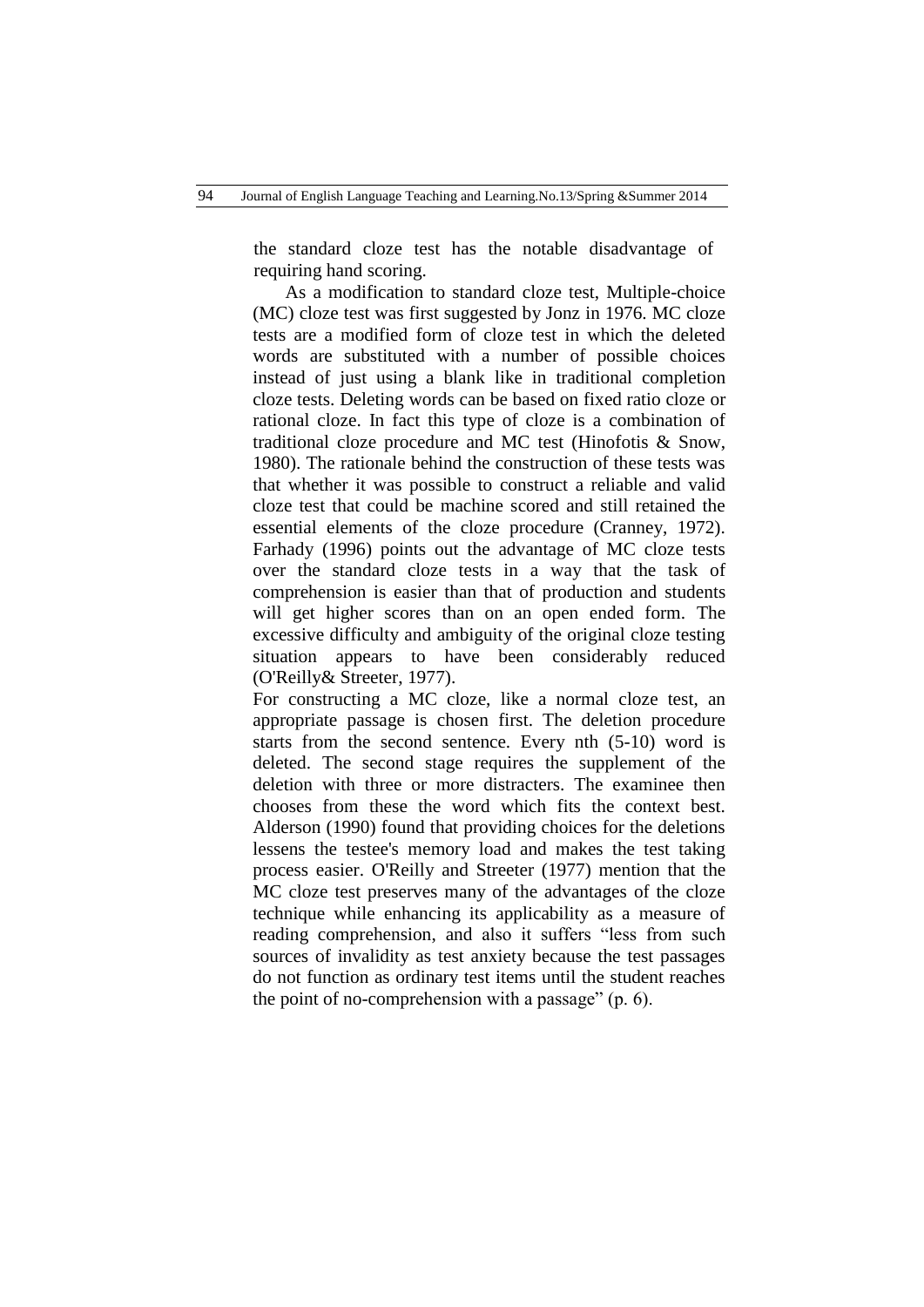Hale et al. (1988) have mentioned numerous research studies investigating the correlation of MC cloze test with different standard language proficiency tests (e.g. TOEFL), standard cloze test and vocabulary and grammar tests. These studies have been done on both native and non-native speakers. Based on these studies and their own research, Hale etal. have concluded that an MC cloze test taps processes related to several aspects of English proficiency, including reading comprehension, vocabulary, grammar, and receptive aspects of writing ability.

*2. C-test.* C-test proposed by Klein-Braley in 1980s is an alternative to cloze test and the letter C stands for *Cloze* to call to minds the relationship between the two tests. It usually involves four to six short passages in each of which second half of every second word in each text is deleted and the first and the last sentence of the passage are remained intact which is called 'rule of two' (Klein-Braley&Raatz,1984). Likewise, Khodadadi and Hashemi (2011) claim that the rule of two or ‗C-principle' is the defining feature of C-test. However, in a study, Jafapur (1999) used different deletion rates and deletion starts and showed that there is nothing 'magical' about the rule of two because obtained results was more or less similar. Like all varieties of cloze procedure, the rationale behind the C-test is the reduced redundancy principle.

Although C-Tests are a type of cloze tests, they are superior to them because they enjoy the following six advantages from Klein-Braley's (1997) study:

1. Many more items are possible with much shorter texts. A classical cloze test using a  $5<sup>th</sup>$  word deletion rate would have to be at least 500 words long to contain 100 items. A C-Test consisting of five texts with 20 half-deleted words would be only approximately half as long

2. C-Test scoring is exact and objective because there is almost always one possible solution. In a few cases more than one solution is possible, but almost always only two alternatives. When this happens all possible solutions are counted as correct.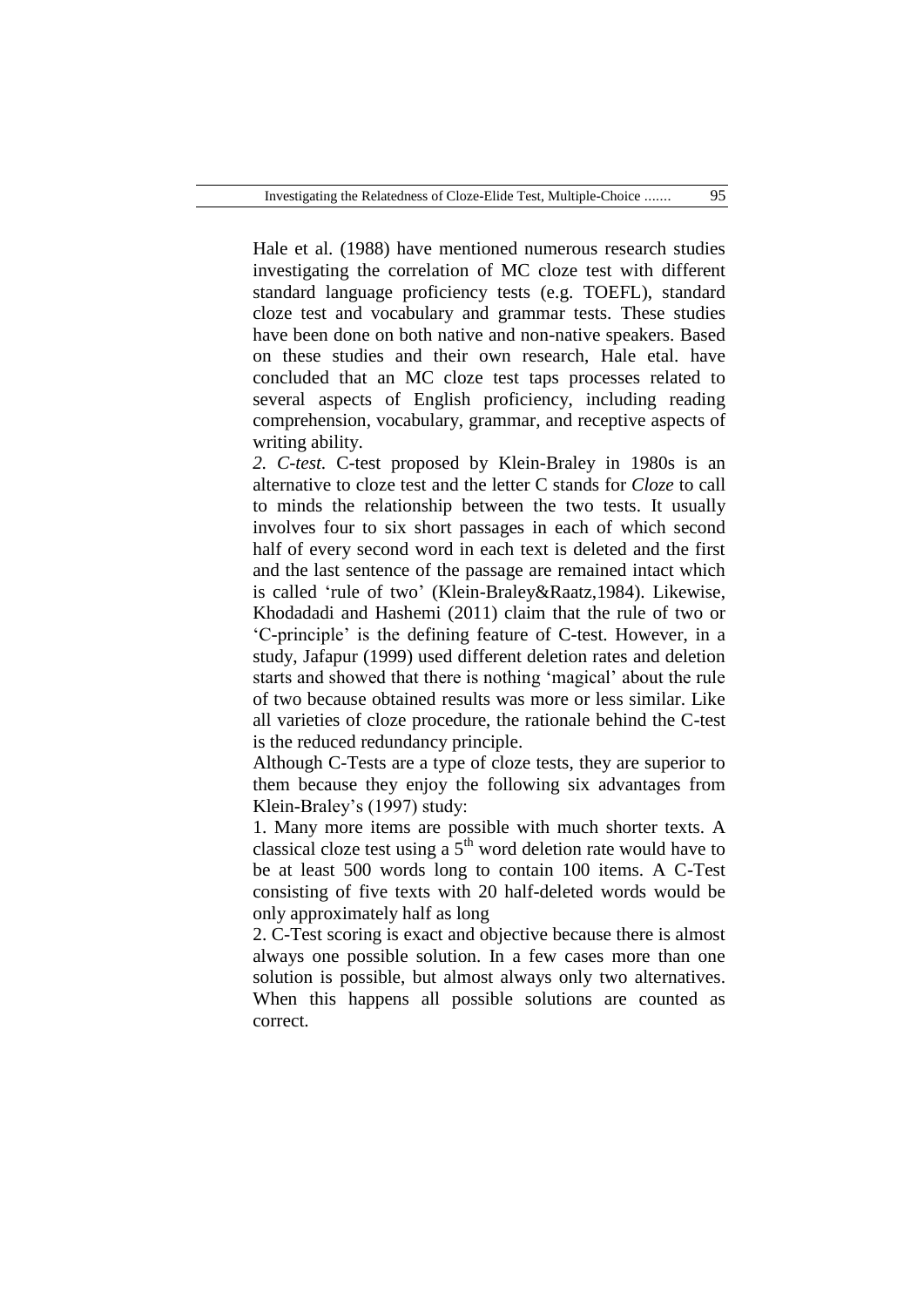3. The scoring of a C-Test is quick and easy for the native speaker or the teacher since it takes only slightly more time than is needed for simply reading the text.

4. C-Tests are very 'easy' for native speakers. On the other hand, someone who does not understand the language at all normally makes a score of zero or close to zero.

5. Since every second word is ‗damaged' the probability of obtaining a representative sample of all the word classes in the text is very much higher.

6. Because the C-Test consists of a number of different texts the sampling of content classes is better (p. 65).

However, as Lee-Ellis (2009) has mentioned in his work, there has been some controversy regarding the C-Test as a measure of proficiency. Proponents of this testing technique praised its high reliability and concurrent validity indices (e.g., Eckes & Grotjahn, 2006; Grotjahn, 2006, 2010; Klein-Braley, 1997; Sigotte, 2004), ease and efficiency of test administration as well as objectivity of scoring (e.g., Klein-Braley & Raatz, 1984), and its alleged measure of integrative use of language (e.g., Dörnyei & Katona, 1992; Klein-Braley, 1997). On the other hand, it also has been subject to criticism for its lack of face validity (e.g.Kontra & Kormos, 2006), poor item discrimination (e.g., Cleary, 1988), and unclear construct validity (e.g.Jafarpur, 1995). (See Babaii & Ansary (2001)for further discussion.)

*3. Cloze-Elide Tests.* Another variety of cloze test is known as the cloze-elide test. This testing technique was proposed by Alderson (2000). The elide technique was introduced by different names such as 'intrusive word technique', 'text retrieval', 'text interruption', 'doctored text', 'mutilated text', and 'negative cloze'. (Alderson, 2000, p. 225). This test got its name because originally test takers were expected to cross out the superfluous words on paper, which was called "eliding" (Manning, 1987).

The cloze-elide (Manning, 1987; Bowen, 1978; Elder & Von Randow, 2008) is an objective language test whereby superfluous, incorrect words are inserted into a text and must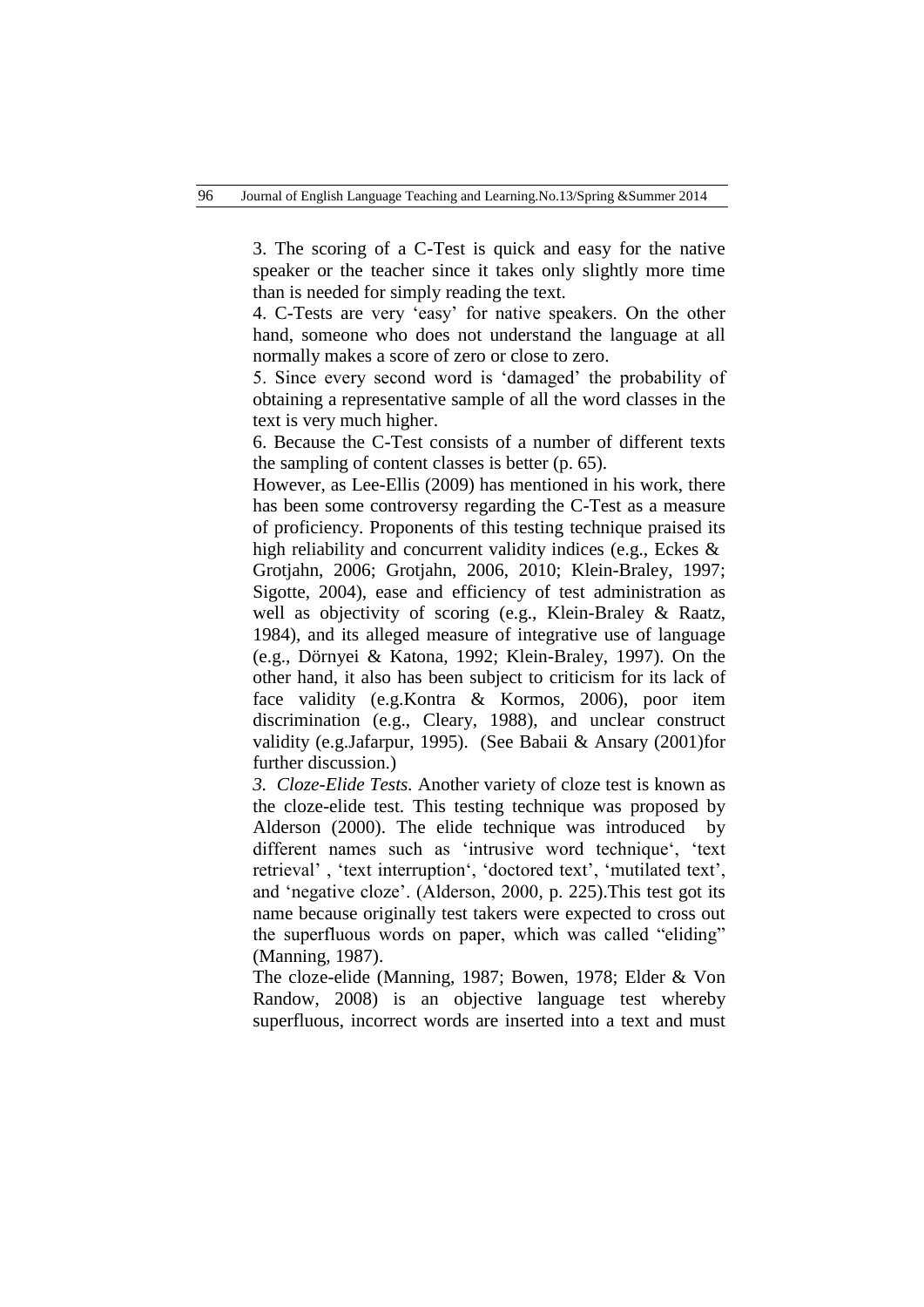be identified by the test taker within a limited time. Likewise, Brown (2004) defines the cloze-elide test as "a kind of test that inserts words to a text that actually do not belong to the text. The test-taker's task is to detect and cross out the intrusive words" (p. 204). Manning (1987) compared scores of more than 1,200 ESL students in U.S. universities and found that the elide test was useful test as a reliable and efficient predictor of other English proficiency measures, such as TOEFL scores, graded essay scores, and teacher judgments of student proficiency.

Farhady (1996) has drawn the testers' attention to three points in constructing Cloze-Elide Tests. The first point is the selection of the passage. In selecting the passage, all the rules about the difficulty and the length should be met. The second point is determining the locations where the extra words should be inserted. He suggests the random insertion procedure as the most appropriate method of inserting the words in the text. That is, the words in the passage should be numbered. Then the numbers should be randomly selected and the redundant word should be inserted after or before the word that corresponds to the randomly selected number. It is important to be sure that the inserted words do not belong to the text. Otherwise, the test takers will not be able to identify the inserted words. The third point is the selection of the words to be inserted in the passage. Again, Farhady prefers random selection of words from dictionary.

However, some researchers (e.g. Manning, 1987; Bowen, 1978) have reported some weaknesses with random insertion of words. Firstly, as Bowen (1978) points out, all insertions are not equal: "some insertions are very conspicuous, while others manage to partially conceal themselves" (p. 3). In addition, Bowen also mentions that with random insertion, by chance some words would be inserted into reasonable places without need for deletion. Inserted words must "damage the grammatical or lexical integrity" (Bowen, 1978, p. 14) of the sentence so that test takers are not asked to remove some words that are clearly ungrammatical and others that are only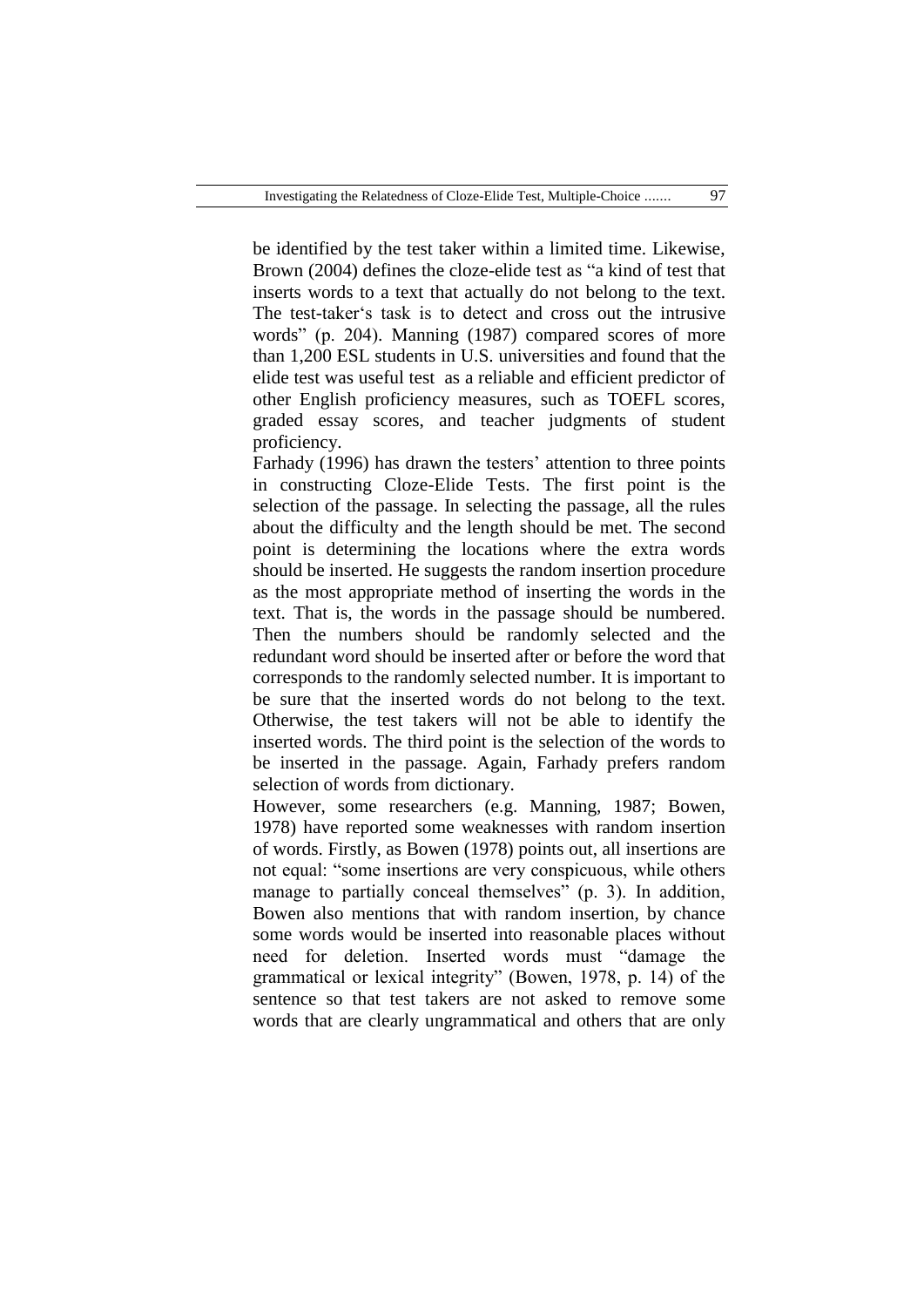deemed not necessary because they did not happen to be in the original text.

Another issue regarding word insertion is whether items necessitate the examination of adjacent or nonadjacent data to judge appropriateness. Of course, some scholars believe that the inserted word should be similar to the adjacent words. Baker (2011) believes this is a similar concern in traditional rational-deletion cloze. As Hudson (2007) notes about the rational-deletion cloze, the "source of item difficulty involves relatively short-range grammatical constraints—usually a few words on either side of the blank or within a single grammatical phrase or clause" (p. 102).

Moreover, Scoring techniques of the cloze-elide test is not straightforward. There are some differences in scoring procedures utilized by researchers. In Palupiningsih's (2011) study, the test takers were given a credit to the words that were detected and crossed out correctly, but they were penalized for crossing out the words that are not redundant and are parts of the text. On the other hand, Bowen (1978) noted errors of omission and commission in his scoring of this test, which he called "insufficient" vs. "superfluous" editing (p. 2). Manning (1987) calculated a score which corrected for guessing and accounted for errors of both omission and commission. Elder and von Randow (2008) and Baker (2011) counted errors of omission only (i.e., they didn't take point off if a test taker deleted a word they didn't need to).

The abovementioned three tests, like cloze procedures, have been mostly used as tests of language proficiency and rarely as tests of reading comprehension. The present study aims to study the effectiveness of the Multiple-Choice cloze tests, C-tests, and the Cloze-Elide tests as measures of reading comprehension. Moreover, as it is mentioned above, there are some controversies among researchers regarding the viability of different varieties of cloze procedures, and the advocates of each specific type of cloze procedure claim that it is better tool for measurement of either language proficiency or reading comprehension. To date very few studies have touched upon this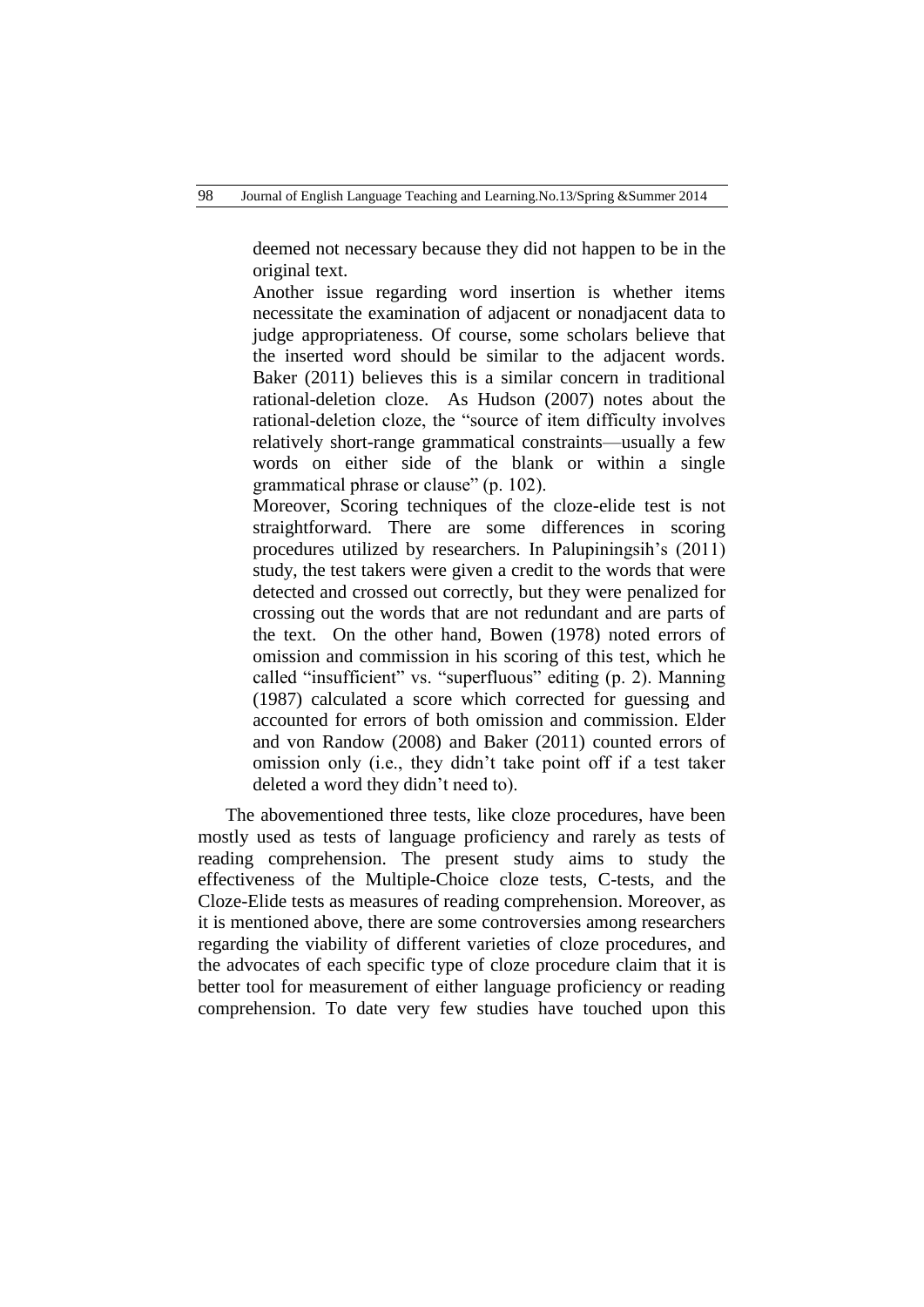issue, and also the existing research studies have just focused on two types of cloze procedures which are mostly C-tests , MC cloze, and standard cloze. So in the current study, it is attempted to answer the following research question and test the following null hypothesis:

RQ: Is there any significant difference in the learners' performance on the Multiple-choice cloze tests, C-tests, and the Cloze-Elide Tests as measures of reading comprehension?

NH0: There is no significant difference in the learners' performance on the Multiple-choice cloze tests, C-tests, and the Cloze-Elide Tests as measures of reading comprehension.

# **Method**

#### *Participants*

The participants of the present study were 34 freshmen including 15 males and 19 females with age range of 19-30 majoring in English literature at Tabriz University. However, not all the students were present in all three sessions in which the tests were given and thus the scores of only 30 participants (12 males and 18 females) were used for statistical analysis. Most of them were native Persian or Azeri speakers. Because of some limitations, the researcher was not able to give a placement or proficiency test at the beginning of the study, but to make sure of their homogeneity , the participants' scores on the reading comprehension course in previous semester were checked out and the ones with too high or too low scores were excluded from the study.

## *Instruments*

Three varieties of cloze test (Multiple-Choice cloze, C-test, and Cloze-Elide test) were used in this study. The difficulty levels of the tests were in accordance with the proficiency level of the subjects. They were calculated by using Flesch Readability Formula. The excerpts from the texts used in these test are presented in Appendix.

#### *Test Preparation*

For preparing the tests, different authentic texts were studied and finally two appropriate ones with the length of about 500-600 words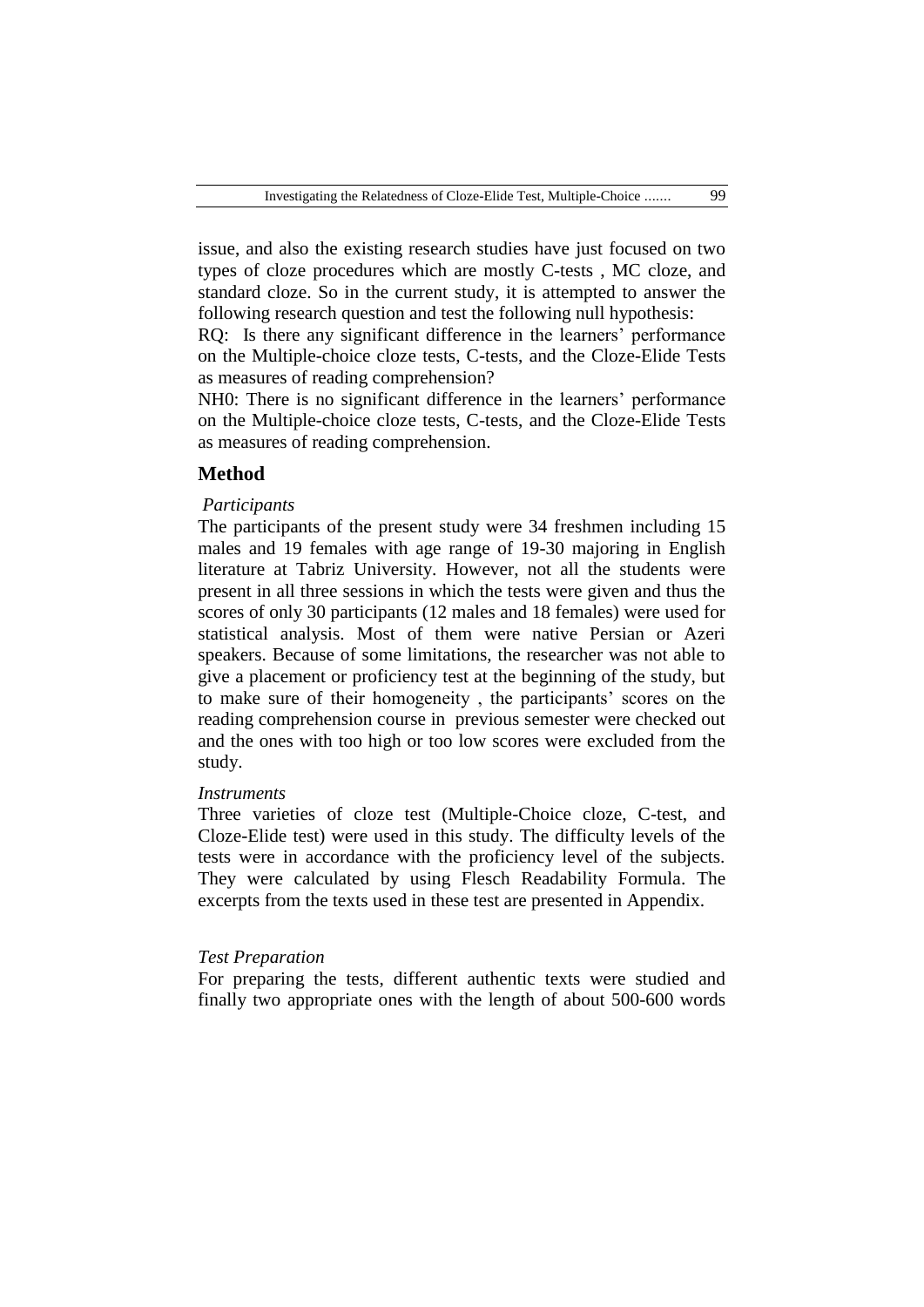were selected for MC cloze test and Cloze-Elide test. In addition, four shorter texts were chosen for the C-test. The length of each of these four texts was about150-170 words. In the selection of texts, it was tried to take into consideration the factors proposed by Day (1994), esp. the readability, the culturally suitable, and appearance factors. The readability of selected texts was calculated by Flesch Readability Formula. The selected difficulty levels for the MC cloze test and Cloze-Elide test were 62.9 and 63.7 respectively. Also, the average of calculated difficulty levels of four texts in C-test was about 63.2. Based on Flesch Readability Formula, the text with these levels of difficulty are called standard or average texts.

*Multiple-Choice cloze test:* The MC cloze test was developed out of the passage taken from authentic sources (TOFEL) by using a  $7<sup>th</sup>$ deletion random cloze test. To follow Oller and Jonz (1994), the first and second sentences were left intact, and the deletions began with the 7<sup>th</sup> word of the second sentence. The difficulty level of the text used for constructing MC cloze test was 62.9. The constructed tests yielded 46 items. The prepared test was piloted twice among 12 learners similar to the sample. At the first time, they were asked to complete the text with appropriate words like standard cloze test. By doing so, the most frequent incorrect responses with the same part of speech written in the pilot were selected as distractors of the MC cloze. In the second time piloting, the malfunctioned distracters were recognized and replaced with suitable ones. Additionally, the required time for test completion was estimated.

*C-test:* The C-test like cloze test was constructed out of four short passages extracted from authentic sources with approximate difficulty level 63.2. The C-test was constructed by using Klein-Braley's(1981) *rule of two.* The first and last sentences of the each text were left intact and the deletion began from the second word of the second sentence. The second half of every second word was deleted and if a word had only one letter it was skipped. Also, if a word had an odd number of letters, the larger half was removed. The constructed C-test had 105 items. The test was also piloted to detect the probable problems and to estimate the length of the time needed to complete the tests.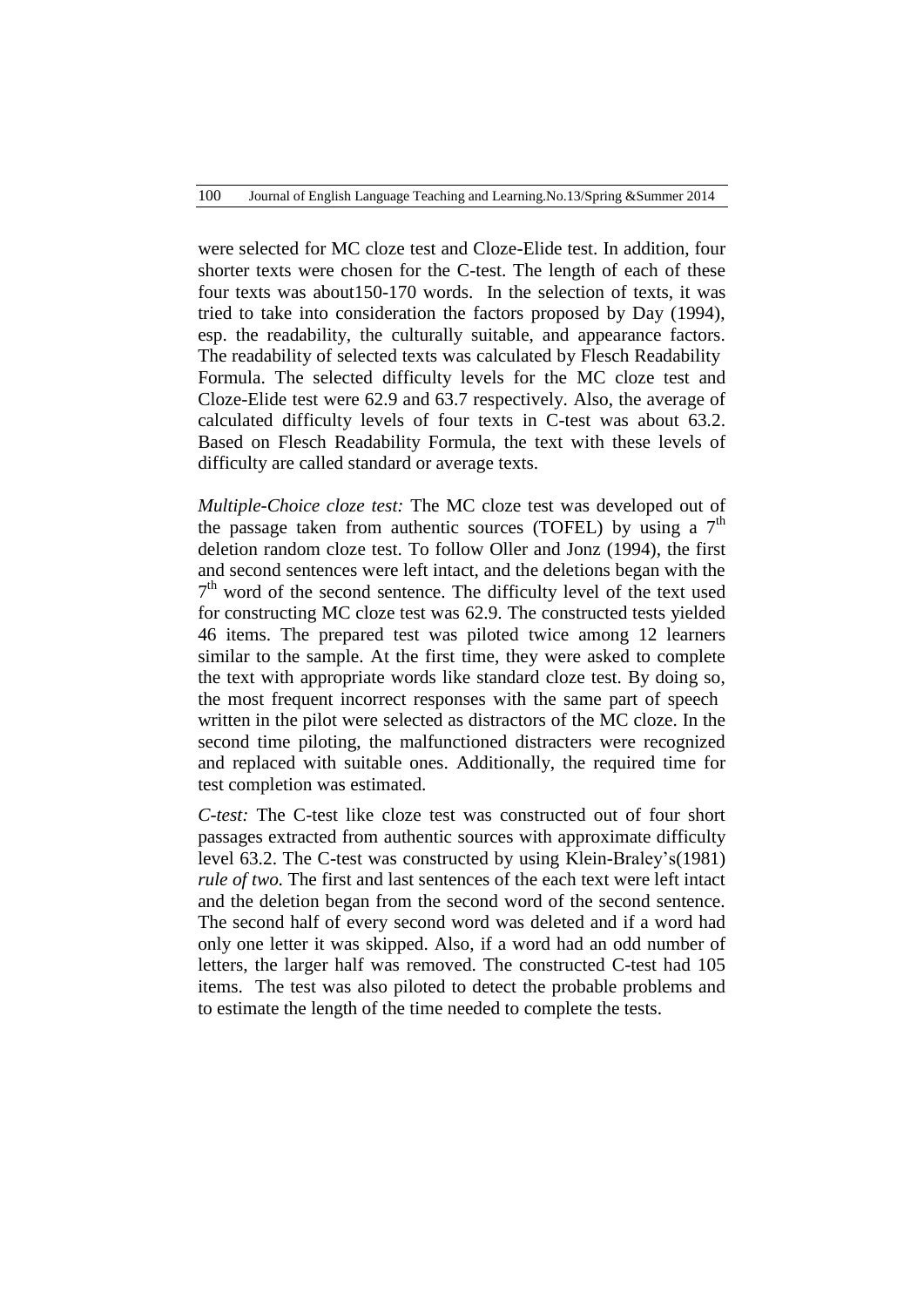*Cloze-Elide test:* Like two other tests in this study, the text for Cloze-Elide test was an authentic text with the level of difficulty of 63.7. It was tried to choose the superfluous words in the same frequency range as the original passage, and no technical and specialist words were inserted. Furthermore, the proportions of function and content words were approximately equal due to the results of eye-tracking research that indicates that readers fix content words much more frequently than function words (Just& Carpenter, as cited in Baker, 2011). Because of some imperfections of random insertion of the words mentioned above, superfluous words were not simply inserted randomly. Following Baker (2011), they were initially inserted randomly upon the line, with one superfluous word per line, then adjusted to make sure words were damaging grammatically and not too conspicuous by their placement (like the last word of a paragraph), and to make sure they were varied in their syntactic placement. This test was also piloted before the administration and the required time for completion was estimated. For example, if some items at the end of the test were not attempted by most test takers it could be evidenced that they need more time to complete the test.

### *Administration and Scoring of the test*

The final versions of the tests were administered with one week interval. Therefore data collection lasted three successive weeks. The allocated time for completing the each test was 25-30 minutes. Before starting to do the test, the participants were provided with a complete instruction both in English and in Persian. In order to respect the anonymity right of the participants, they were told that they are free to write whether their own names or any other pseudonym.

The scoring method for MC cloze test and C-test was exact word method. It can be said that in all three tests the scoring method was objective, so that obtained scores are reliable. The MC test was scored like usual multiple-choice items and each item had one point. In the C-test also each item had one point. In the current study it was decided to tolerate the spelling problems in the C-test which did not changed the meaning and part of speeches of the words. If these two occurred, the written word did not gain any score. Regarding the scoring of Cloze-Elide test, it was decided to apply the same scoring procedure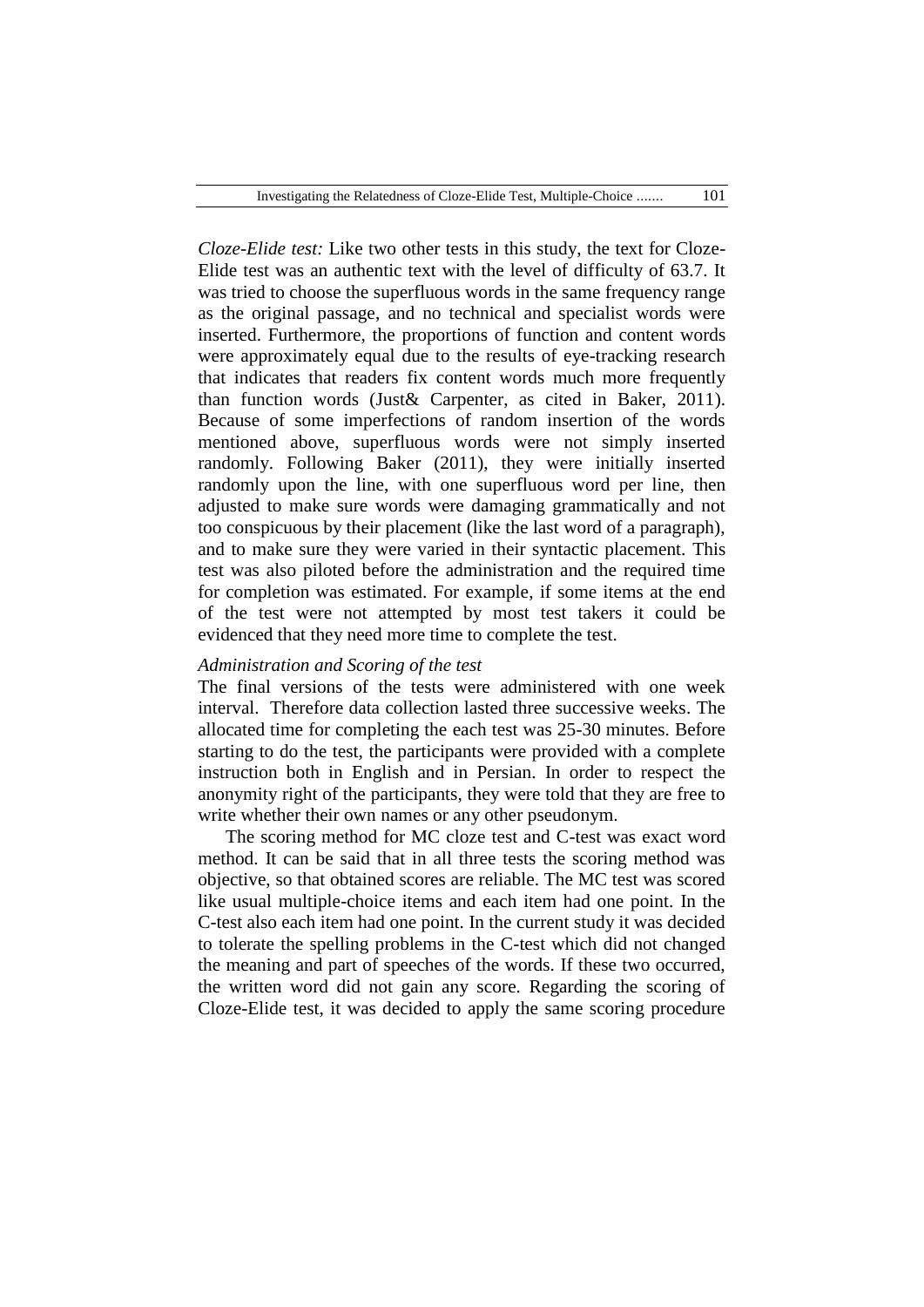as Elder and von Randow (2008) and Baker (2011). They counted errors of omission only and didn't deduct any point if a test taker deleted a word they didn't need to, unless they deleted more than one per line, which was against the instructions. In other words, the participants were not penalized for guessing because it is believed that it's not appropriate in the academic context. Incomplete items at the end of a passage were also marked incorrect.

## *Data Analysis*

In order to analyze the obtained data statistically, the SPSS (version 20) software was utilized by the researcher. Moreover, to answer the research question of the study and to establish whether there are any differences in the performance of the participants on three types of cloze tests, besides the descriptive statistics, a one-way ANOVA was computed.

# **Results and Discussion**

After scoring, for the ease of comparison all the scores were calculated out of 100. Descriptive statistics has two functions: (1) it gives a precise description of the characteristics of a score distribution, and (2) it forms a basis for further statistical analyses in finding out the similarities and differences between and among sets of scores (Bachman, 2004). Therefore, descriptive statistics for all three types of cloze test are represented in Table 1 below.

| ante |  |
|------|--|
|------|--|

*Descriptive Statistics for the Scores of the Tests*

| <b>Tests</b> | N  | Mean  | Std. Deviation | Std. Error | Minimum | Maximum |
|--------------|----|-------|----------------|------------|---------|---------|
| Cloze-Elide  | 30 | 60.00 | 21.03          | 3.84       | 9.09    | 93.18   |
| MC cloze     | 30 | 64.71 | 10.85          | 1.98       | 36.96   | 82.61   |
| C-test       | 30 | 65.27 | 20.29          | 3.70       | 20.00   | 93.33   |
| Total        | 90 | 63.32 | 17.95          | 1.89       | 9.09    | 93.33   |

As it is shown in Table 1, the mean scores for Cloze-Elide test, MC cloze test, and C-test are 60.00, 64.71, and 65.27 respectively. A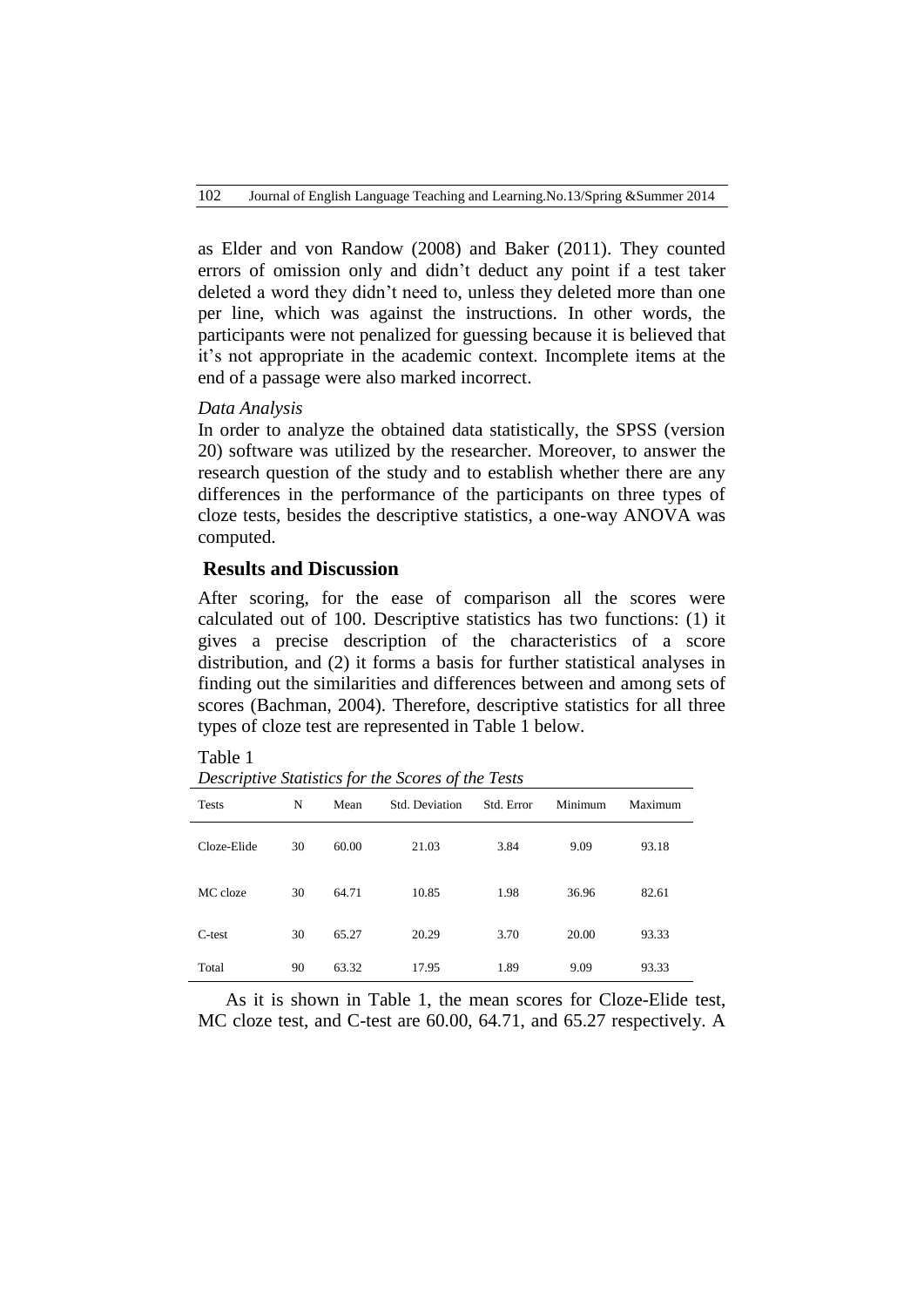quick look at these numbers indicates that the performance of the participants on MC cloze and C-test was very similar to each other while the participants performed slightly different on the Cloze-Elide test. Figure 1 below clearly indicates that the mean scores of the MC cloze test and C-test were very close to each other while the mean score for Cloze-Elide test was slightly lower than the others.



#### *Figure 1.*Comparing Means Scores of the tests

However, descriptive statistics alone cannot be used to make inferences from the sample data, so alongside the descriptive statistics, inferential statistics is also needed to make stronger interpretation of the data. I[nstatistics,](http://en.wikipedia.org/wiki/Statistics) analysis of variance (ANOVA**)** provides a [statistical test](http://en.wikipedia.org/wiki/Statistical_test) of whether or not the [means](http://en.wikipedia.org/wiki/Mean) of several groups are all equal, and therefore generalizes *t*[-test](http://en.wikipedia.org/wiki/Student%27s_t-test#Independent_two-sample_t-test) to more than two groups, so ANOVAs are useful in comparing two, three or more means.

Before conducting the ANOVA, a normality test was used to know whether or not the distribution of the scores in three tests was normal. Thus, the Kolmogorov-Smirnov test was employed. The data is said to be normal if the *Probability value (p)* is more than 0.05. The result of the normality test showed that the *Probability values (p)* for the Cloze-Elide, MC cloze, and C-test were 0.43, 0.7, and 0.55 respectively. Therefore, it can be claimed that the distribution of all three tests was normal because the calculated *(p) values* are more than .05.

Additionally, the prerequisite for testing the means is the homogeneity of the variances of the scores of the three tests, separately. So, we tested the homogeneity of the variances using the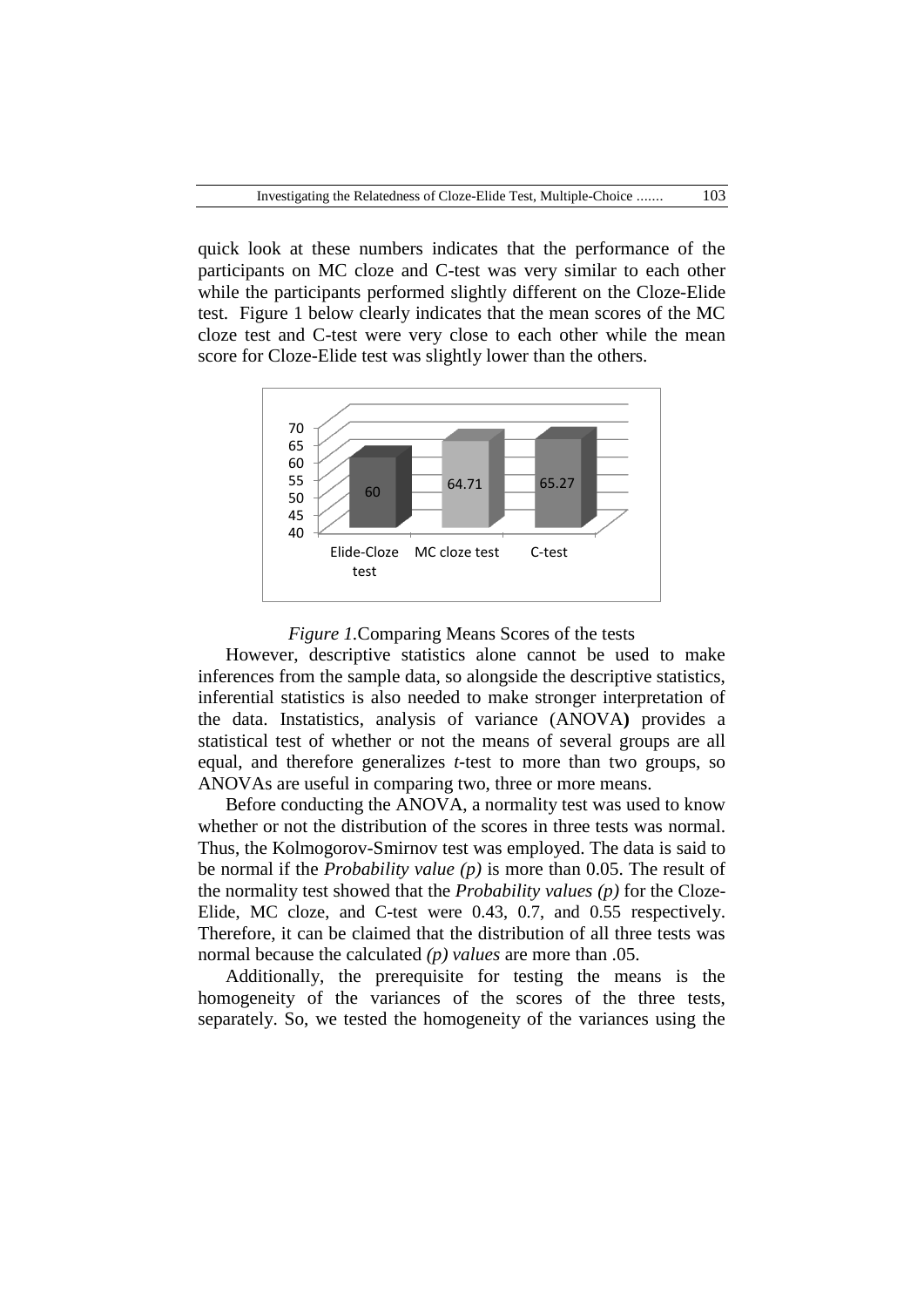Levene Test. If the significance level (Sig.) of the test is smaller than 0.05, the homogeneity of the variances will be rejected. As shown in Table 2, the Sig. = 0.150 which is higher than 0.05. Therefore, the homogeneity of the variances is approved.

Table 2 *Test of Homogeneity of Variances* Levene Statistics df1 df2 Sig. 1.274 2 87 .150

After making sure of the normality of distributions and homogeneity of variances, a One-way ANOVA test was utilized to compare the mean scores of the Cloze-Elide test, MC cloze test, C-test. Table 3 below shows the obtained results of this analysis.

Table 3 *One-Way ANOVA Results for the Scores of the Tests*

|                          | Sum of Squares | df | Mean Square | F    | Sig. |
|--------------------------|----------------|----|-------------|------|------|
| <b>Between</b><br>groups | 502.73         | ∍  | 251.37      | .775 | .464 |
| Within groups            | 28202.25       | 87 | 324.16      |      |      |
| Total                    | 28704.99       | 89 |             |      |      |

As shown in Table 3, the results indicate that the computed level of significance (0.464) is much higher than 0.05, and thus the differences are not meaningful. Although there were some slight differences among the mean scores of the three tests found in descriptive analysis, the difference between the participants' performance on the three types of cloze tests is not statistically significant based on inferential analysis. In other words, the participants performed similarly on the three given tests; thus, the null hypothesis of the present study is confirmed.

As mentioned before, cloze test is the most important and bestknown operationalization of the LRR principle. The rationale behind RRP is that natural languages are redundant in the sense that speakers of a language can supply missing linguistic items or they are able to do without them to a certain extent. This characteristic of human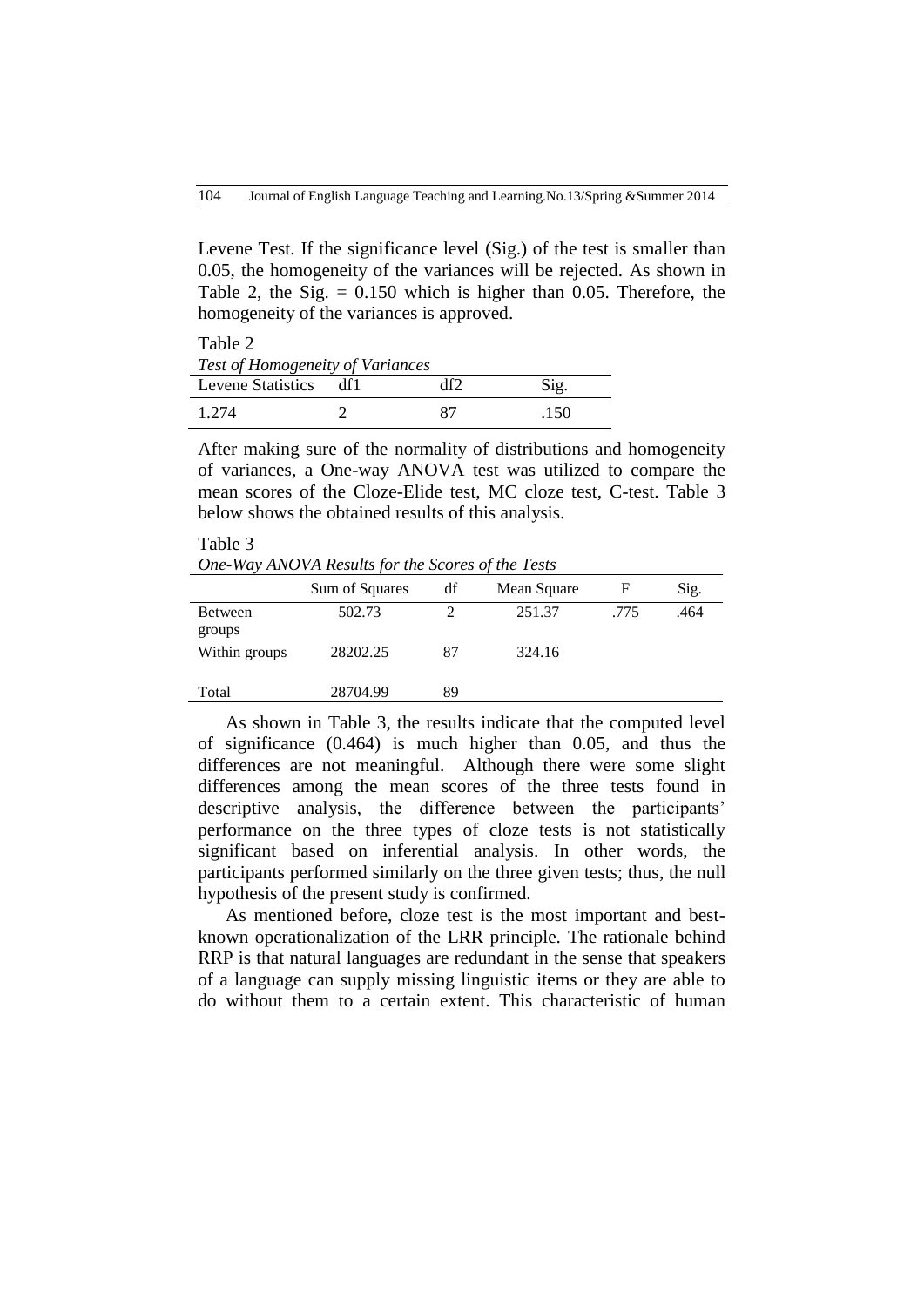verbal communication system decreases the possibility of making errors and permits communication where there is some interference in the communication channel (Spolsky, 1973). All tests constructed on the basis of RRP exploit authentic materials, damage them in some way, and present them to the examinees to be restored. Thus, the similarities in the results of the three types of cloze tests in this study may be due to the fact that they are different appearances of the same RRP approach.

### **Conclusion**

The current study investigated whether there are any significant differences between the learners' performance on the MC cloze tests, C-tests, and the Cloze-Elide tests as measures of reading comprehension. The results of the study indicated that the Cloze-Elide test, MC cloze test, and C-test can be most likely used interchangeably to measure the English reading comprehension skill of the students due to the fact that there were no statistically significant differences between the mean scores of these three tests at the 0.05 level of significance (Sig.  $> 0.05$ ). Therefore, these results can be taken as obvious evidence that using these three techniques of testing reading comprehension can have the same results; and that they assess the same construct.

The present research can have some implications for both language testers and teachers. Based on the obtained results, they can be confident in using Cloze-Elide test, MC cloze test, and C-test interchangeably as measures of reading comprehension. This study also suffers from some limitations. One of them is that the data of the study was confined merely to 30 subjects. Another limitation to the present study it was conducted on one proficiency level. Therefore, further study should be done on these types of cloze tests as measures of reading comprehension with more subjects and with different levels of language proficiency. Also, it would be very revealing to investigate students' attitudes towards the strategies they use while doing these tests by accompanying a questionnaire to the study.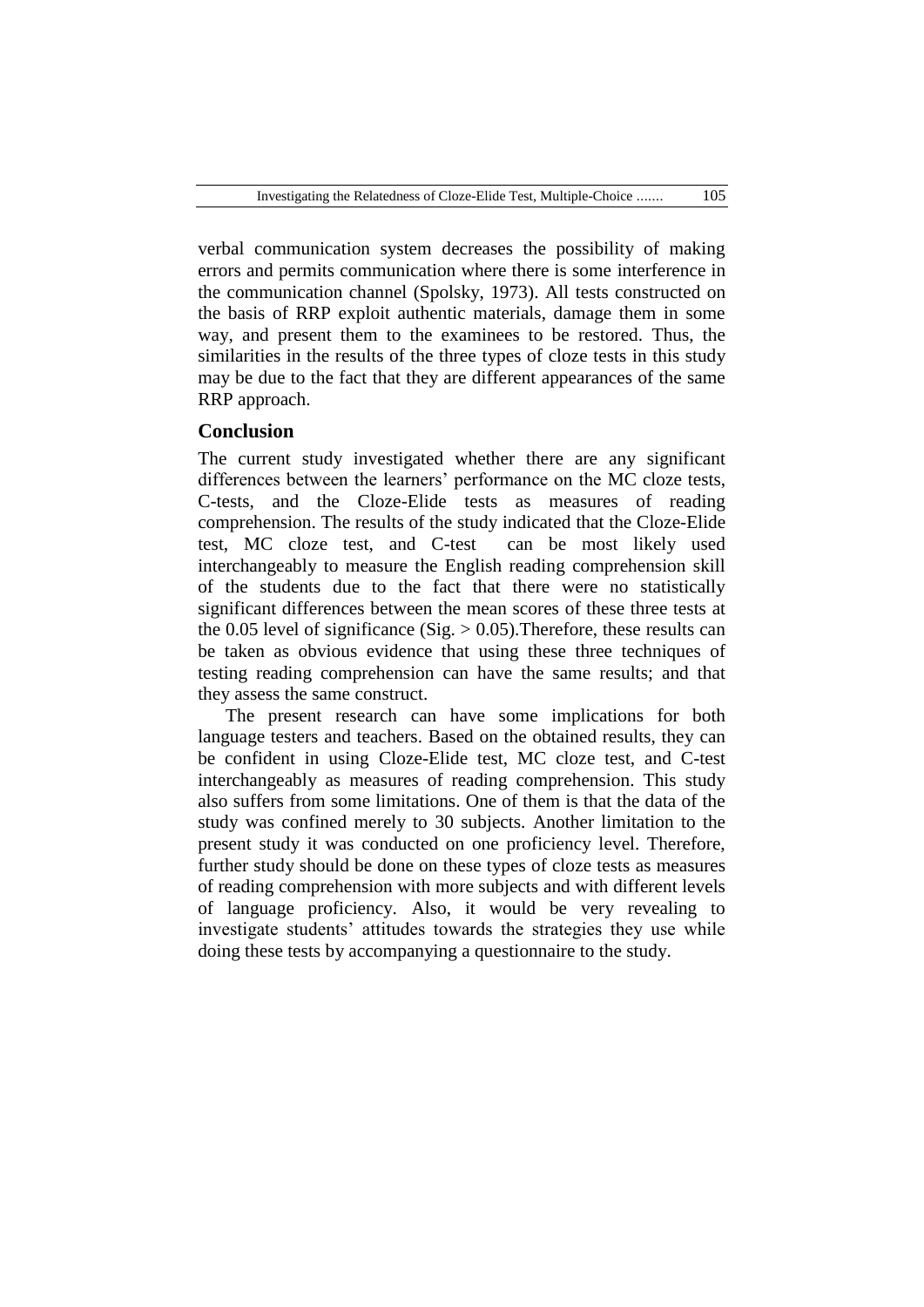#### **References**

- Alderson, J. C. (2000). *Assessing reading*. Cambridge, Cambridge University Press.
- Atai, M. R., & Soleimany, M. (2009).On the effect of text authenticity & genre on EFL learners' performance in C-text. *Pazhuesh-e Zabanha-ye Khareji, 49,* 109-123.
- Babaii, E., & Ansary, H. (2001). The C-Test: A valid operationalization of reduced redundancy principle? *System*, 29(2), 209–219.
- Bachman, L. F. (2004). *Statistical analyses for language assessment*. Cambridge: Cambridge University Press.
- Baker, B. A. (2011). Use of the cloze-elide task in high-stakes English proficiency testing. *Spaan Fellow Working Papers in Second or Foreign Language Assessment,* 9, 1-16.
- Bowen, J. D. (1978). The identification of irrelevant lexical distraction: An editing task. *TESL Reporter*, *12*(1), 1–3, 14–15.
- Brown, H. D. (2004). *Language assessment: principles and classroom practices*. White Plains, NY: Pearson Education.
- Carr, T. H., & Levy, B. A. (1990).*Reading and its development: Component skills approaches*. Orlando, FL: Academic Press.
- Cranney, A. G. (1972). The construction of two types of cloze reading tests for college students. *Journal of Literacy Research, 5*(1), 60- 64.
- *Day, R. R. (1994). Selecting a passage for the EFL reading class. Forum, 32(1). Retrived from <http://eca.state.gov/forum/vols/vol32/no1/p20.htm>*
- Dörnyei, Z., & Katona. L.(1992).Validation of C-Test among Hungarian EFL learners. *Language Testing*, 9, 187–206.
- Eckes, T., & Grotjahn, T. (2006).A closer look at the construct validity of C-Tests.*Language Testing*, 23, 290–325.
- Elder, C., & Von Randow, J. (2008).Exploring the utility of a webbased English language screening tool. *Language Assessment Quarterly, 5*(3), 173–194.
- Farhady, H. (1986). Fundamental concepts in language testing (5) theories*. Roshd Foreign Language teaching Journal*, *2*(4), 28-37*.*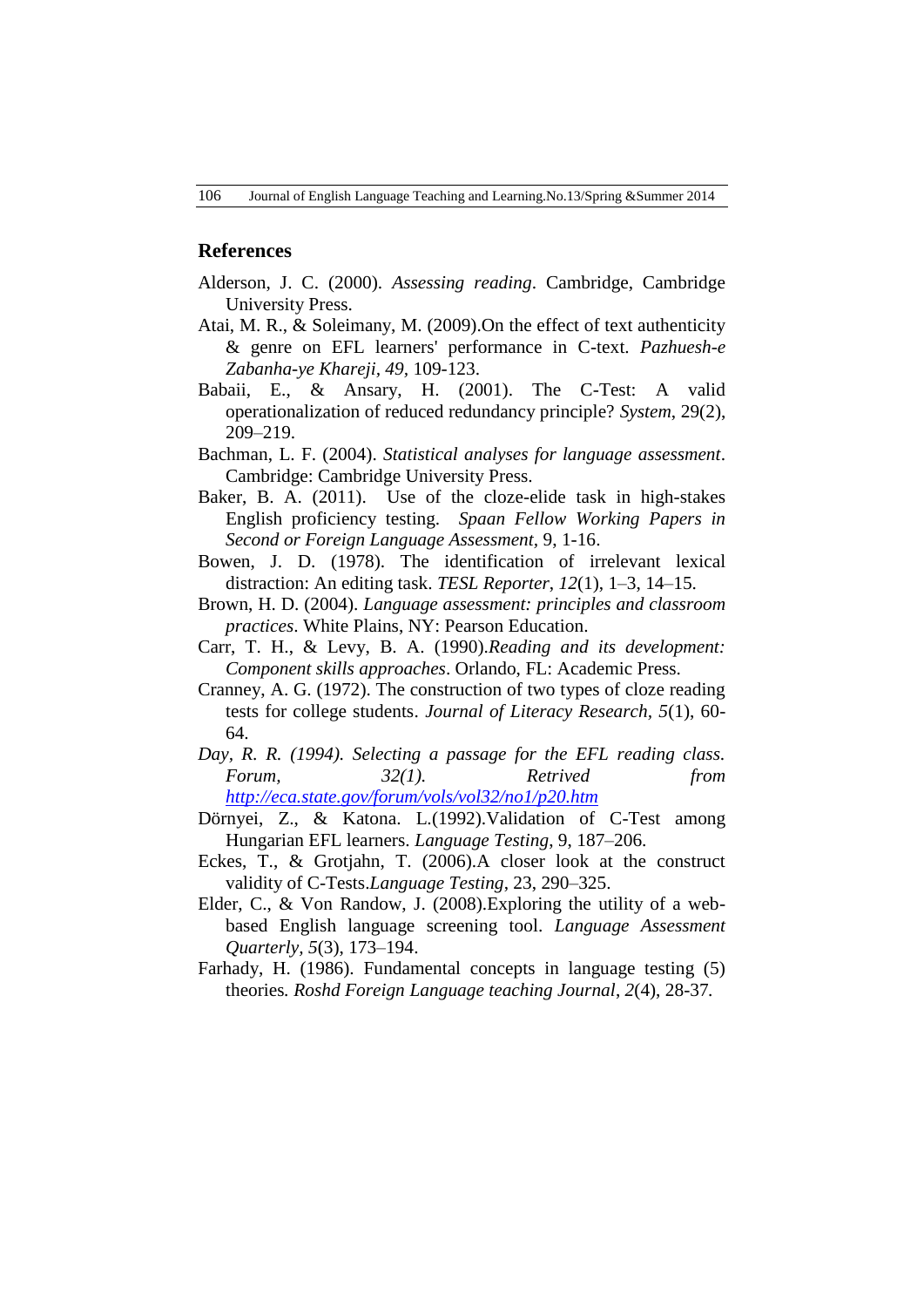- Farhady, H. (1996). Varieties of cloze procedure in EFL education. *Roshd Foreign Language Teaching Journal, 12*, 217-229.
- Grabe, W. (2009). *Reading in a second language: Moving from theory to practice*. New York: Cambridge University Press.
- Grabe, W., & Stoller, F.L. (2002).*Teaching and researching reading*. Harlow, Essex: Pearson Education.
- Grotjahn, R. (2006). *Der C-Test: Theorie, Empirrie, Anwendungen/The C-test: theory, empirical research, applications*. Frankfurt/ M: Peter Lang.
- Grotjahn, R. (2010). *Der C-Test: Beiträgeaus der aktuellenForschung/The C-Test: Contributions from Current Research.* Frankfurt am Main: Peter Lang.
- Hale, G. A., Stansfield, C. W., Rock, D. A., Hicks, M., Butler, F. A., &Oller, J. W. Jr. (1988). *Multiple-choice cloze items and the test of English as a foreign language.* Princeton, New Jersey: Educational Testing Service.
- Harmer, J. (2002).*The Practice of English Language Teaching*(3<sup>rd</sup> Edition). England: Longman
- Heaton, J. B. (1991). *Writing English Language Tests*. New York: Longman.
- Hinofotis, F. B., Snow, B. G. (1980). An alternative cloze testing procedure: Multiple-choice format. In J. W. Oller, Jr. & K. Perkins (Eds.), *Research in language testing* (pp. 129-133). Rowley, MA: Newbury House.
- Hudson, T. (2007).*Teaching second language reading.* New York: Oxford University Press.
- Hughes, A. (2003). *Testing for language Teachers* (2<sup>nd</sup> Ed.). UK: Cambridge University Press.
- Ikeguchi, C. (1995). Cloze testing options for the classroom. In J. D. Brown, & S. Yamashita (Eds.), *Language testing in Japan* (pp. 166-178)*.*Tokyo: The Japan Association for Language Teaching.
- Jafarpur, A. (1995). Is C-Test superior to cloze? *Language Testing*, 12, 194–216.
- Jafarpur, A. (1999). Can the C-test be improved with classical item analysis? *System*, 27, 79–89.
- Jeon, E. H., & Yamashita, J. (2014).L2 reading comprehension and its correlates: A meta-analysis. *Language Learning,* 64(1), 160-212.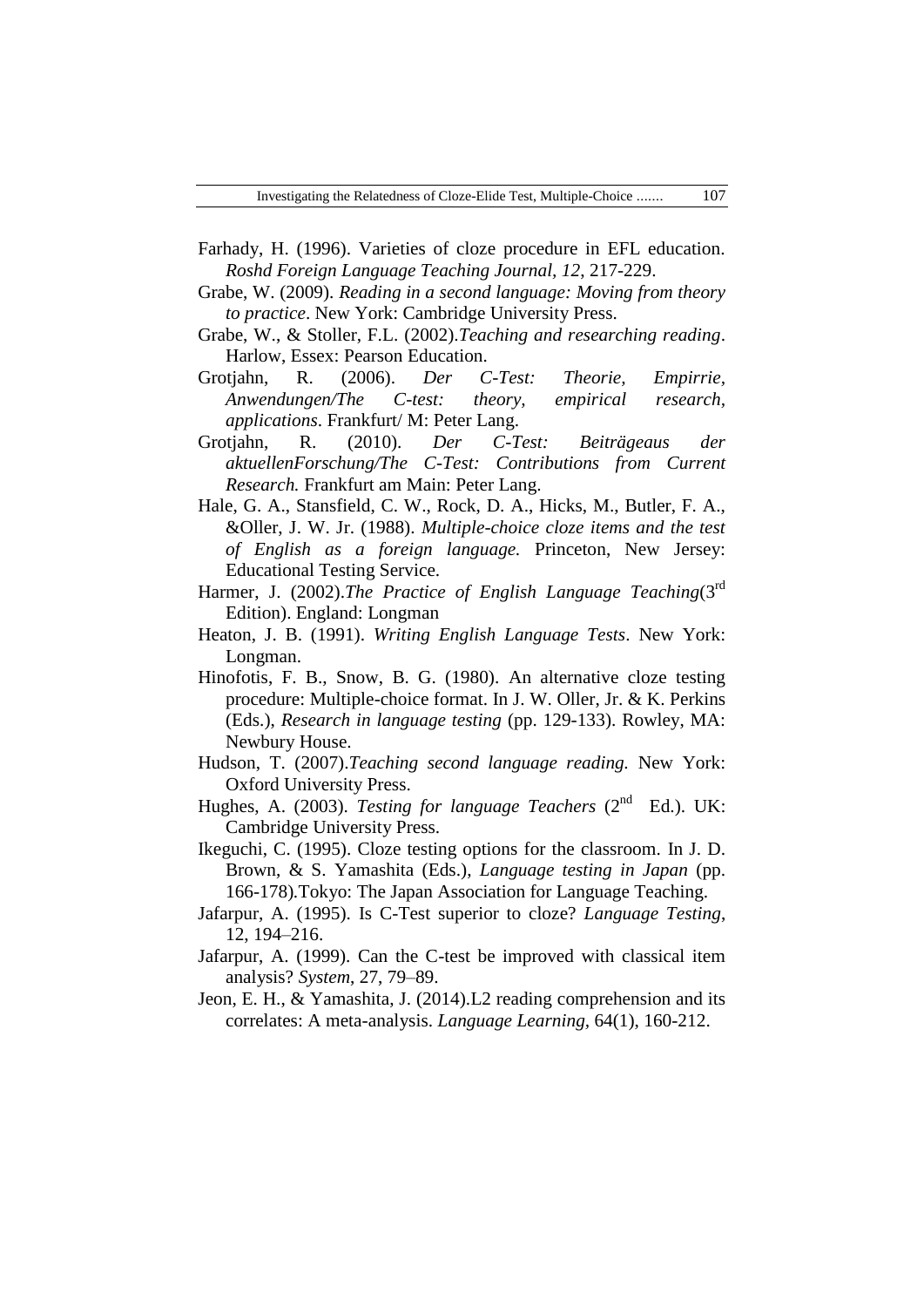- Jonz, J. (1976). Improving on the basic egg: The M-C cloze. *Language Learning, 26*, 255-256.
- Khodadady, E., & Hashemi, M. (2011). Validity and C-test: The role of text authenticity. *Iranian Journal of Language testing, 1*(1), 30- 41.
- Klein-Braley, C. (1981). Empirical investigations of cloze tests. PhD thesis. University of Duisberg.
- Klein-Braley, C. (1985). A cloze up on the C-test: A study on the constructive validation of authentic tests. *Language Testing, 2*, 76- 104.
- Klein-Braley, C. (1997). C-test in the context of reduced redundancy testing: an appraisal. *Language Testing,* 14, 47-84.
- Klein-Braley, C., & Rattz, U. (1984).A Survey of research on the Ctest. *Language Testing, 1*(2), 134-146.
- Koda, K. (2005). *Insights into second language reading: A crosslinguistic approach*. New York: Cambridge University Press.
- Koda, K. (2007). Reading and language learning: Crosslinguistic constraints on second language reading development. *Language Learning*, *57*, 1–44.
- Kontra, E. H., & Kormos, J. (2006).Strategy use and the construct of C-Test. In R. Grotjahn (Ed), Der C-Test: *Theorie, Emprie, Anwendungen/The C-Test: Theory, empirical research ,applications*(pp. 121-138). Frankfurt/am: Peter Lang.
- Lee, Y. (2004). Examining passage-related local items dependence (LID) and measurement construct using Q3 statistics in an EFL reading comprehension test. *Language Testing, 21*(1), 74-100.
- Lee-Ellis, S. (2009). The development and validation of a Korean C-Test using Rasch Analysis. *Language Testing,* 26 (2), 245–274.
- Lu, G. (2006). Cloze tests and reading strategies in English language teaching in China.(Unpublished MA Thesis). University of Western Cape, China.
- Manning, W. H. (1987).*Development of cloze-elide tests of English as a Second Language.* (TOEFL Research Report 23). Princeton, NJ: Educational Testing Service.
- McMamey, T. (2006).Getting closer on the cloze: A validity study of the 'rational deletion' method. *Second Language Studies, 24*(2), 114-164.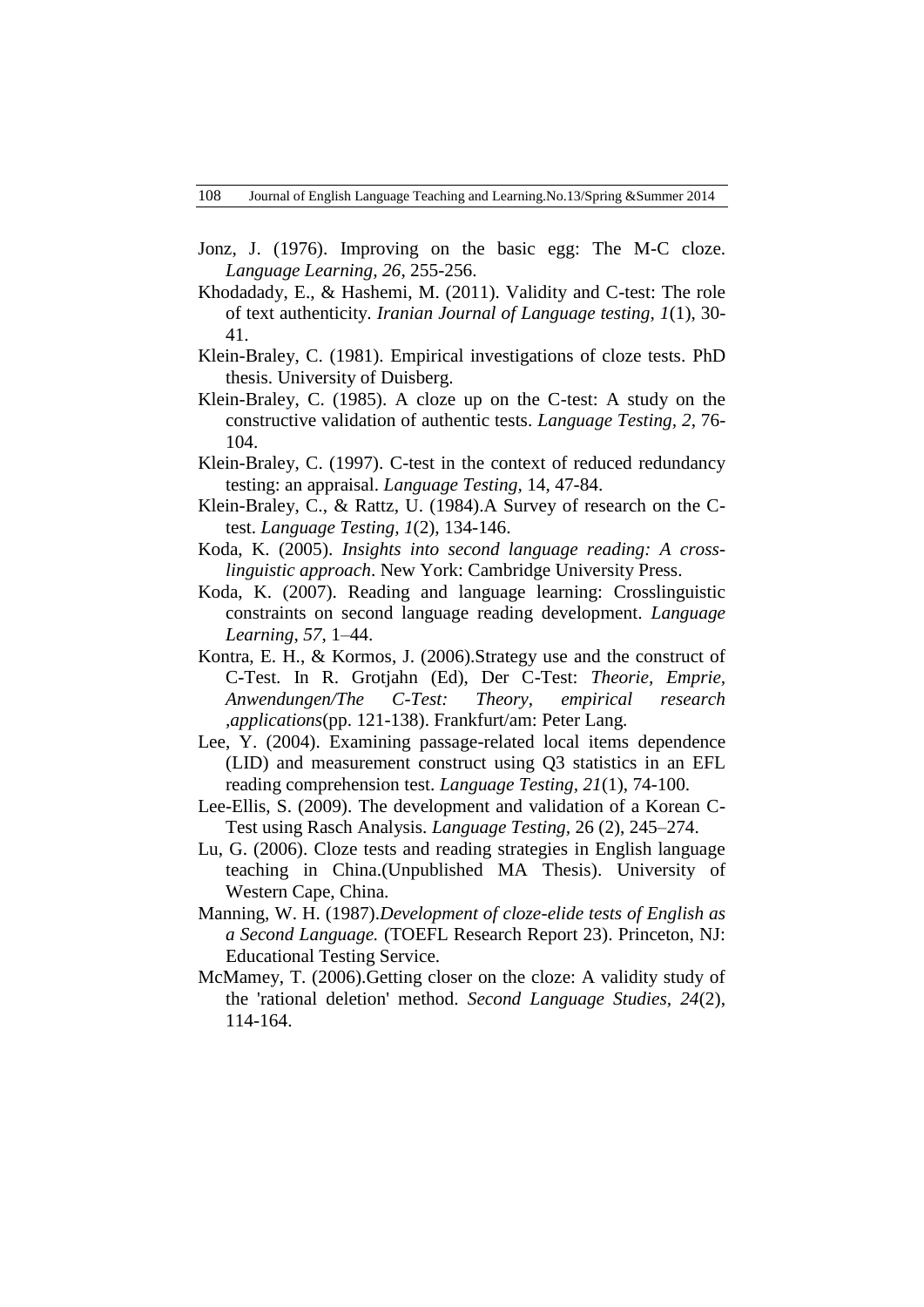- O'Reilly, R. P. & Streeter, R. E. (1977). Report on development and validation of a system for measuring literal comprehension in a multiple-choice cloze format: preliminary factor analytic results. *Journal of Reading Behavior*, 9, 45-69.
- Oller, J. W., Jr., & Jonz, J. (1994).*Cloze and coherence.* Cranbury, New Jersey: Bucknell University Press.
- Pang, J. (2008). Research on good and poor reader characteristics: Implications for L2 reading research in China. *Reading in a Foreign Language, 20*(1), 199-217.
- Palupiningsih, A. (2011). Testing reading comprehension using cloze tests and cloze-elide tests among the year- $10^{th}$  students of sman 1 depok in the academic year (Unpublished doctoral dissertation). State University of Yogyakarta, Malaysia.
- Phakiti, A. (2003). A closer look at the relationship of cognitive and metacognitive strategy use to EFL reading achievement test performance. *Language Testing, 20*(1), 26-56.
- Sadeghi, K. (2007). The key for successful reader-writer interaction: Factors affecting reading comprehension in L2 Revisited. *Asian EFL Journal,9*(3), 198-220.
- Sigott, G. (2004). *Towards identifying the C-Test construct*. Frankfurt/M: Peter Lang.
- Spolsky, B. (1969). Reduced redundancy as a language testing tool. Presented at Second International Congress of Applied Linguistics, Cambridge, England, September, 8-12.
- Stanovich, K. (2000). *Progress in understanding reading: Scientific foundations and new frontiers*. New York: Guilford.
- Taylor, W. L. (1953).Cloze procedure: A new tool for measuring readability. *Journalism Quarterly, 30, 415-433.*
- Veeravagu, J., Muthusamy, C., Marimuthu, R., & Subrayan, A. (2010).Using Bloom's Taxonomy to gauge students' reading comprehension performance. *Canadian Social Science, 6*(3), 205- 212.
- Zamanian, M., & Heydari, P. (2012). Readability of texts: State of the art. *Theory and Practice in Language Studies*, *2*(1), 43-53.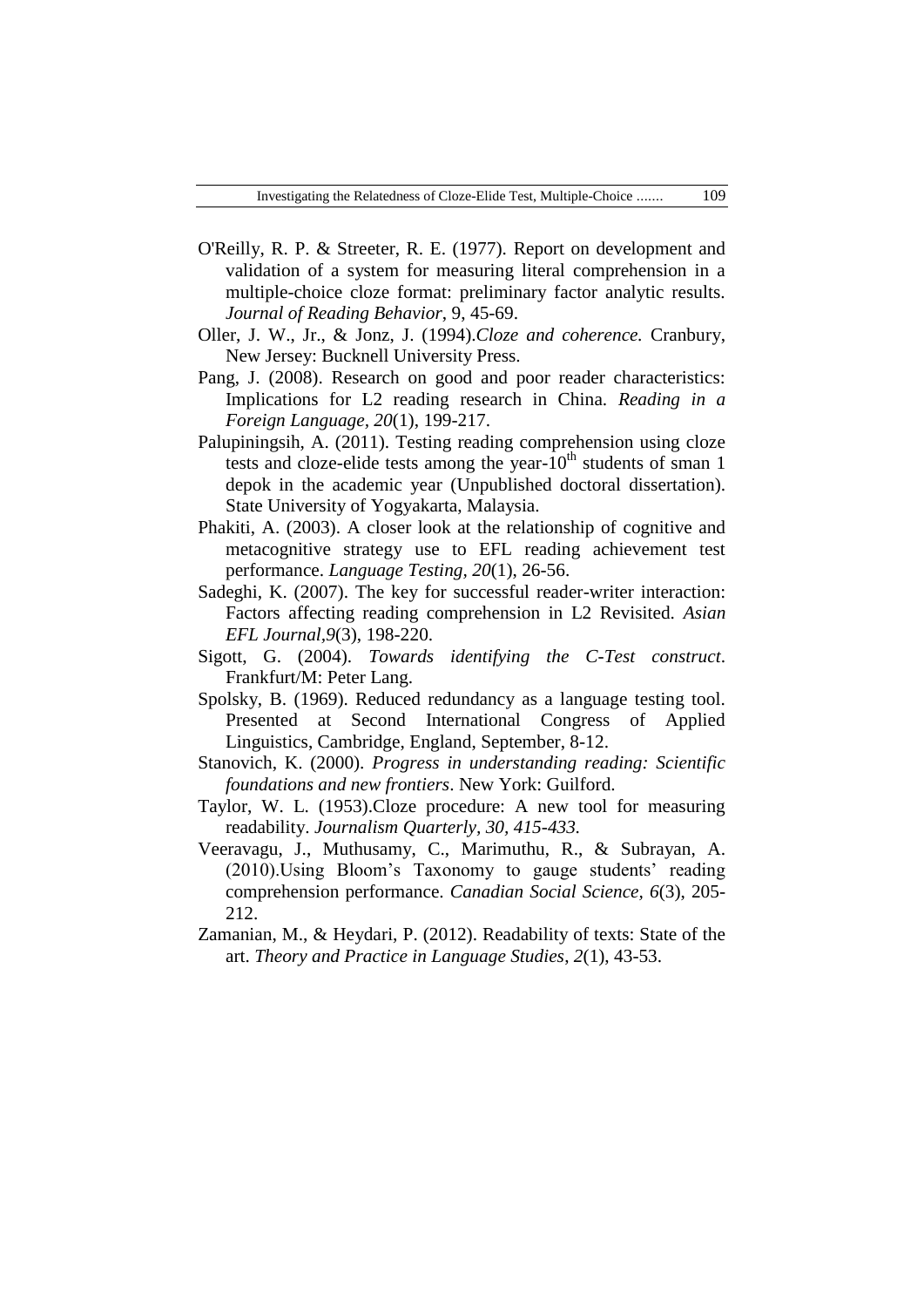## **Appendix: The instruments of the study The C-test**

In each of the texts below, the second part of every second word has been taken out. The number of the deleted letters equals the number of remaining letters or one letter more. Please fill in the missing parts to complete each text.

#### **Text 1**

Fire, water, wind and oil are important sources of energy. They pro - - - - electricity, co - - food, a - - run t - - machines wh - - - manufacture wh - - people ne - - . Because  $t -$  - world's popul - - - - - is incre - - - --, and bec  $-$  -  $-$  - industry a  $-$  -  $-$  technology a  $-$  - growing, addit  $-$  -  $-$  supplies of energy sou - - - -, such as oil  $a - gas$ ,  $a - hard$  to get  $a - gas$ . - expensive, how  $---$  . Others a  $---$  not y  $---$  efficient. Ther  $---$ , the devel  $----$  - of alte  $----$  sources of energy is an impo  $---$ goal of today's scien - - - - - and techno - - - - - - -. This reading tells about three alternate sources: solar energy, geothermal energy, and coal.

Solar energy comes from the sun's heat. La - - - panels a - - used to collect  $t - -$  heat bro  $- - -$  to  $t -$  - earth by the ra  $- -$  of  $t -$  - sun. T  $$ heat is then  $sto - -$  in the  $--$  -  $-$  mass. It can be us-  $-$  to heat wa  $-$ and ho - - - and to generate tur - - - - to  $\cos$  - -  $\sin$  as a sou- - - of ene - - -. The Soviet Union, the United States, and China all have large coal deposits.

### **Text 2**

People in different countries may eat the same food but they prepare it very differently. For  $exa_{-}$   $\_\_$ . Chinese so  $\_\_$  is th $\_\_$  and cl $\_\_$ , but Ger \_ \_ soup i\_ thick a\_ \_ heavy. So\_ \_ people  $\rm{li}$  \_ raw me\_ \_, while oth\_\_\_ like me\_\_ only i\_ it is well-cooked. Ma\_\_ people  $li\_$ butter  $fr_{---}$  and  $fi_{---}$ , but th $_{---}$  are peo $_{---}$  in India who like it melted into an oil before they eat it. Many people in the East like plain boiled rice, but in some countries people like theirs made into a sweet pudding.

# **The MC cloze test**

Read the following text and fill the blanks by choosing the most appropriate word from the choices given at the end of the text. Nowadays it is very common for mothers to work outside the home. Whether a woman should stay at  $(1)$  or join the work force is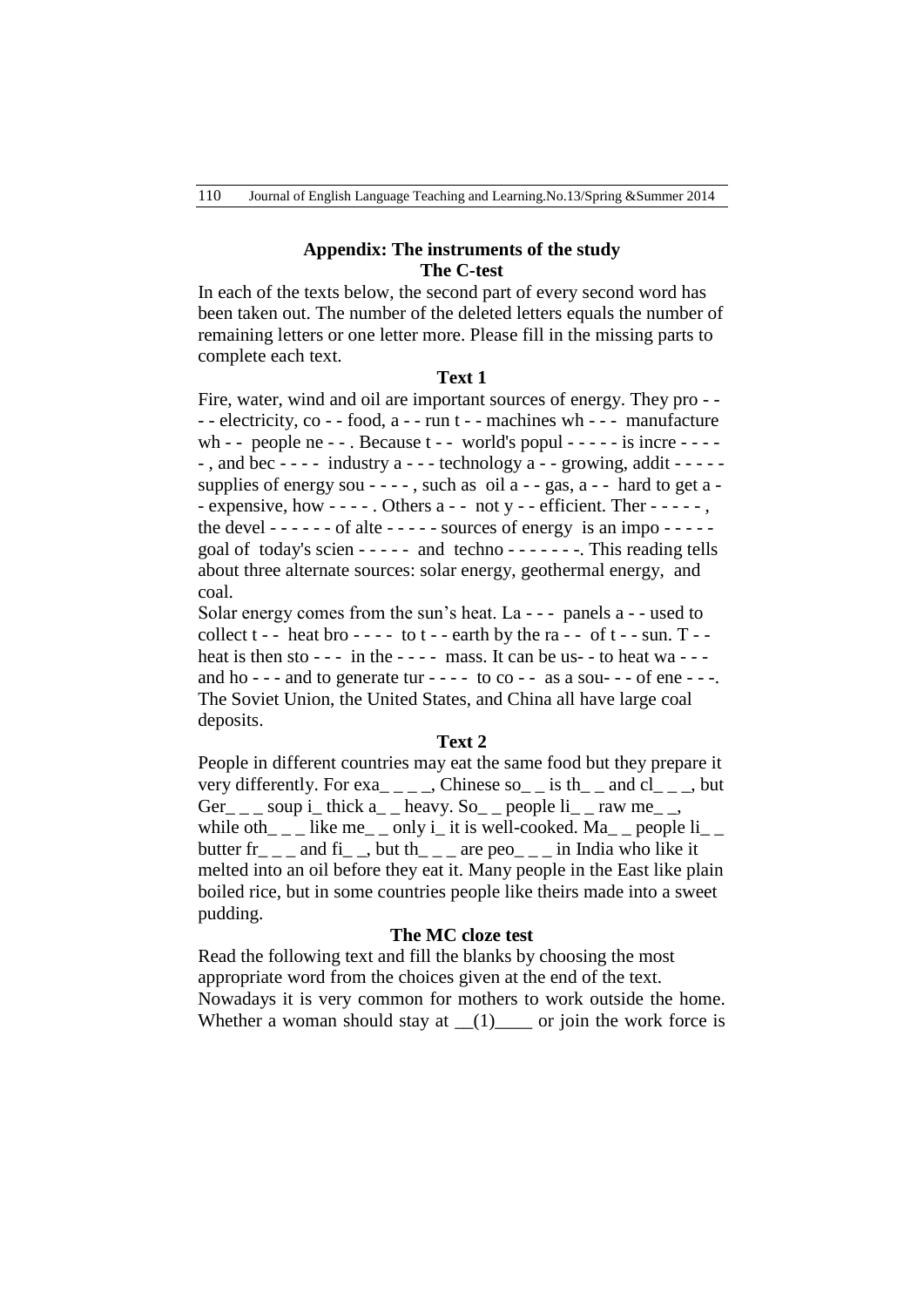$(2)$  by many people. Some argue that  $(3)$  family, especially the small children, maybe  $(4)$  (4) The fact is, however, that many  $(5)$  need to work because of economic  $(6)$  or want to work to maintain  $(7)$  career. I believe that every mother  $(8)$  the right to work, and the  $(9)$ to work should be one that a  $(10)$  makes on her own. But first  $(11)$  should carefully consider the many problems  $(12)$ affect mothers who work.

The major  $\frac{13}{2}$  a working mother faces concern her  $(14)$  . She must either find a reliable  $(15)$  who will be loving toward the  $(16)$  or a good day-care centre  $(17)$  the children can go. If a  $(18)$  gets sick, the mother must make  $(19)$  arrangements for the child to be  $(20)$  for at home or she must  $(21)$  home from work. While at work,  $(22)$  mother may worry about her children.  $(23)$  may wonder if they are safe,  $(24)$  they are learning the values she  $(25)$  them to have, and her absence  $(26)$ hurting them emotionally. She may also  $\frac{27}{20}$  not being able to take them \_(28)\_\_\_\_ after school activities or participates in  $(29)$  activities with them…………

| 1)  | A. home        | B. dorm          | C. house     | D. farm      |
|-----|----------------|------------------|--------------|--------------|
| 2)  | A. debated     | B. ignored       | C. imbedded  | D. attested  |
| 3)  | A. the         | B. of            | C. all       | $D \cdot$ in |
| 4)  | A. hurt        | B. resigned      | C. neglected | D. entitled  |
| 5)  | A. families    | <b>B.</b> humans | C. women     | D. widows    |
| 6)  | A. factors     | B. reasons       | C. issues    | D. dispute   |
| 7)  | A. the         | B. of            | C. a(n)      | D. at        |
| 8)  | A. has         | B. owns          | C. bit       | D. had       |
| 9)  | A. right       | B. decision      | C. reason    | D. thought   |
| 10) | A. family      | B. husband       | C. children  | D. referee   |
| 11) | A. he          | B. kid           | C. she       | D. mob       |
| 12) | A. that        | B. but           | C. also      | D. here      |
| 13) | A. possibility | B. problems      | C. reasons   | D. outcomes  |
| 14) | A. husband     | B. family        | C. children  | D. parents   |
| 15) | A. person      | B. aunt          | C. cagier    | D. center    |
| 16) | A. mothers     | B. women         | C. humans    | D. children  |
| 17) | A. whose       | B. where         | C. which     | D. whom      |
| 18) | A. woman       | B. child         | C. spouse    | D. peeress   |
| 19) | A. additive    | B. comfortable   | C. expensive | D. special   |
| 20) | A. rested      | B. cared         | C. whined    | D. comforted |
| 21) | A. stay        | B. probe         | C. come      | D. clean     |